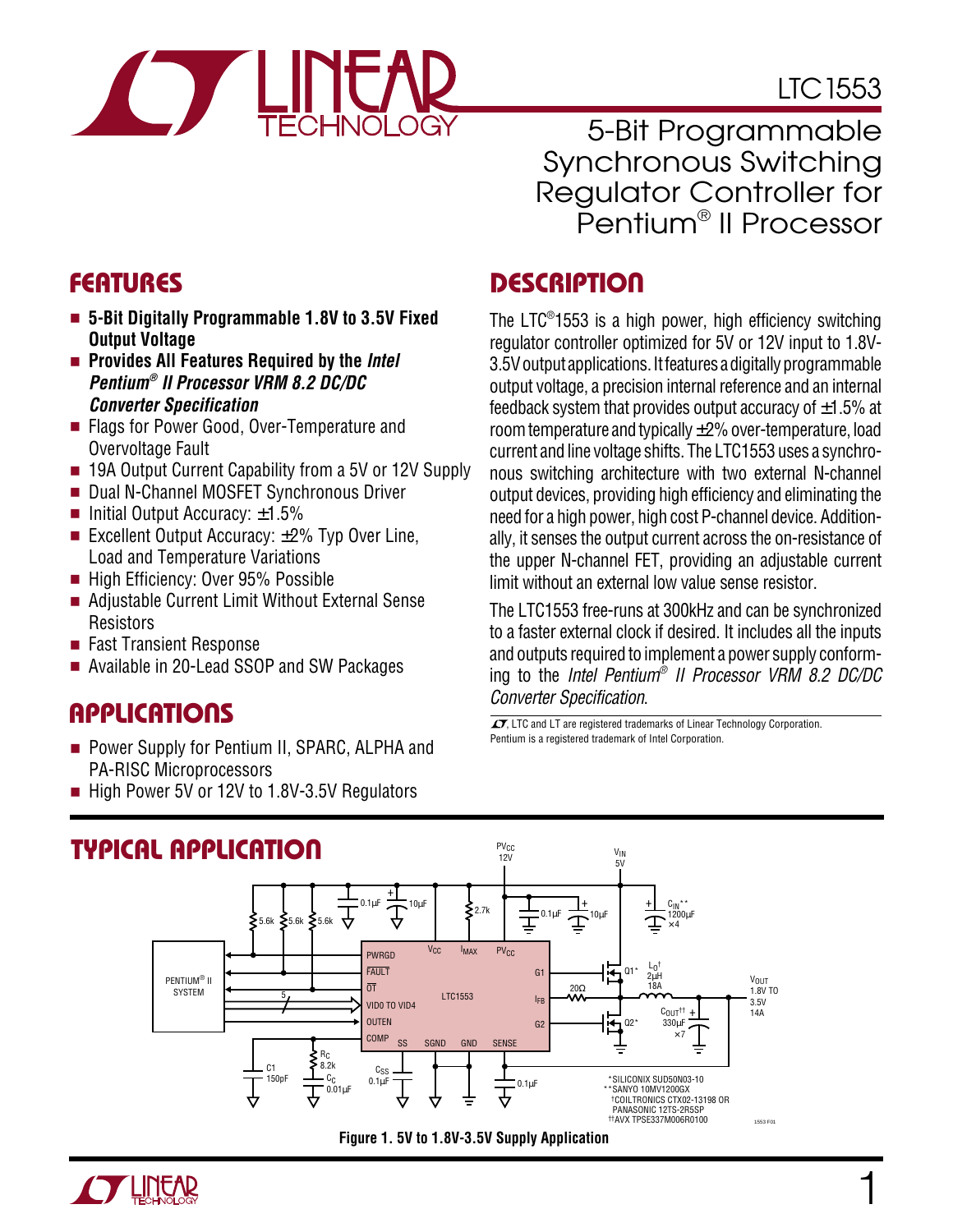### **ABSOLUTE MAXIMUM RATINGS**

#### **(Note 1)**

| <b>Supply Voltage</b>                       |  |
|---------------------------------------------|--|
|                                             |  |
|                                             |  |
| Input Voltage                               |  |
|                                             |  |
|                                             |  |
|                                             |  |
|                                             |  |
|                                             |  |
| Operating Temperature Range  0°C to 70°C    |  |
|                                             |  |
| Lead Temperature (Soldering, 10 sec.) 300°C |  |

### **PACKAGE/ORDER INFORMATION**



Consult factory for Industrial and Military grade parts.

### **ELECTRICAL CHARACTERISTICS**  $V_{CC} = 5V$ , PV<sub>CC</sub> = 12V, T<sub>A</sub> = 25°C, unless otherwise noted. (Note 3)

| <b>SYMBOL</b><br><b>PARAMETER</b> |                                                                                                                                                                                        | <b>CONDITIONS</b>                                                                                              |  | <b>MIN</b>                                                                                 | <b>TYP</b> | <b>MAX</b>                                                                                | <b>UNITS</b>                     |
|-----------------------------------|----------------------------------------------------------------------------------------------------------------------------------------------------------------------------------------|----------------------------------------------------------------------------------------------------------------|--|--------------------------------------------------------------------------------------------|------------|-------------------------------------------------------------------------------------------|----------------------------------|
| Vcc                               | <b>Supply Voltage</b>                                                                                                                                                                  |                                                                                                                |  | 4.5                                                                                        |            | 8                                                                                         | V                                |
| $PV_{CC}$                         | Supply Voltage for G1, G2                                                                                                                                                              |                                                                                                                |  |                                                                                            |            | 18                                                                                        | V                                |
| $V_{FB}$                          | Internal Feedback Voltage                                                                                                                                                              | (Note 4)                                                                                                       |  |                                                                                            | 1.265      |                                                                                           | $\vee$                           |
| V <sub>OUT</sub>                  | 1.8V Initial Output Voltage<br>2.8V Initial Output Voltage<br>3.5V Initial Output Voltage<br>1.8V Initial Output Voltage<br>2.8V Initial Output Voltage<br>3.5V Initial Output Voltage | With Respect to Rated Output Voltage (Figure 2)                                                                |  | $-27(-1.5%)$<br>$-42 (-1.5%)$<br>$-52 (-1.5%)$<br>$-36(-2%)$<br>$-56 (-2%)$<br>$-70 (-2%)$ |            | $27 (+1.5%)$<br>42 $(+1.5%)$<br>$52 (+1.5%)$<br>$36 (+ 2\%)$<br>56 $(+2%)$<br>$70 (+2\%)$ | mV<br>mV<br>mV<br>mV<br>mV<br>mV |
| $\Delta V_{\text{OUT}}$           | <b>Output Load Regulation</b><br><b>Output Line Regulation</b>                                                                                                                         | $I_{\text{OUT}} = 0$ to 14A (Note 4) (Figure 2)<br>$V_{1N}$ = 4.75V to 5.25V, $I_{OUT}$ = 0 (Note 4)(Figure 2) |  |                                                                                            | $-5$<br>±1 |                                                                                           | mV<br>mV                         |
| V <sub>PWRGD</sub>                | Positive Power Good Trip Point<br>Negative Power Good Trip Point                                                                                                                       | % Above Output Voltage (Figure 2)<br>% Below Output Voltage (Figure 2)                                         |  | $-7$                                                                                       | 5<br>$-5$  | $\overline{7}$                                                                            | $\frac{0}{0}$<br>$\frac{0}{0}$   |
| VFAULT                            | <b>FAULT Trip Point</b>                                                                                                                                                                | % Above Output Voltage (Figure 2)                                                                              |  | 12                                                                                         | 15         | 20                                                                                        | $\frac{0}{0}$                    |
| $_{\rm{lcc}}$                     | <b>Operating Supply Current</b><br>Shutdown Supply Current                                                                                                                             | OUTEN = $V_{CC}$ = 5V (Note 5) (Figure 3)<br>OUTEN = 0, VID0 to VID4 Floating (Figure 3)                       |  |                                                                                            | 800<br>130 | 1200<br>250                                                                               | μA<br>μA                         |
| <b>I</b> <sub>PVCC</sub>          | <b>Supply Current</b>                                                                                                                                                                  | $PV_{CC}$ = 12V, OUTEN = $V_{CC}$ (Note 6) (Figure 3)<br>$PV_{CC}$ = 12V, OUTEN = 0, VID0 to VID4 Floating     |  |                                                                                            | 15         |                                                                                           | mA<br>μA                         |
| $f_{\rm OSC}$                     | <b>Internal Oscillator Frequency</b>                                                                                                                                                   | (Figure 4)                                                                                                     |  | 250                                                                                        | 300        | 350                                                                                       | kHz                              |
| V <sub>SAWL</sub>                 | V <sub>COMP</sub> at Minimum Duty Cycle                                                                                                                                                | (Note 4)                                                                                                       |  |                                                                                            | 1.8        |                                                                                           | $\vee$                           |
| <b>V</b> <sub>SAWH</sub>          | V <sub>COMP</sub> at Maximum Duty Cycle                                                                                                                                                | (Note 4)                                                                                                       |  |                                                                                            | 2.8        |                                                                                           | $\mathsf{V}$                     |
| G <sub>ERR</sub>                  | Error Amplifier Open-Loop DC Gain                                                                                                                                                      | (Note 7)                                                                                                       |  | 40                                                                                         | 53         |                                                                                           | dB                               |
| <b>9mERR</b>                      | Error Amplifier Transconductance                                                                                                                                                       | (Note 7)                                                                                                       |  | 0.9                                                                                        | 1.6        | 2.3                                                                                       | millimho                         |
| <b>BWERR</b>                      | Error Amplifier -3dB Bandwidth                                                                                                                                                         | $COMP = Open (Note 4)$                                                                                         |  |                                                                                            | 400        |                                                                                           | kHz                              |

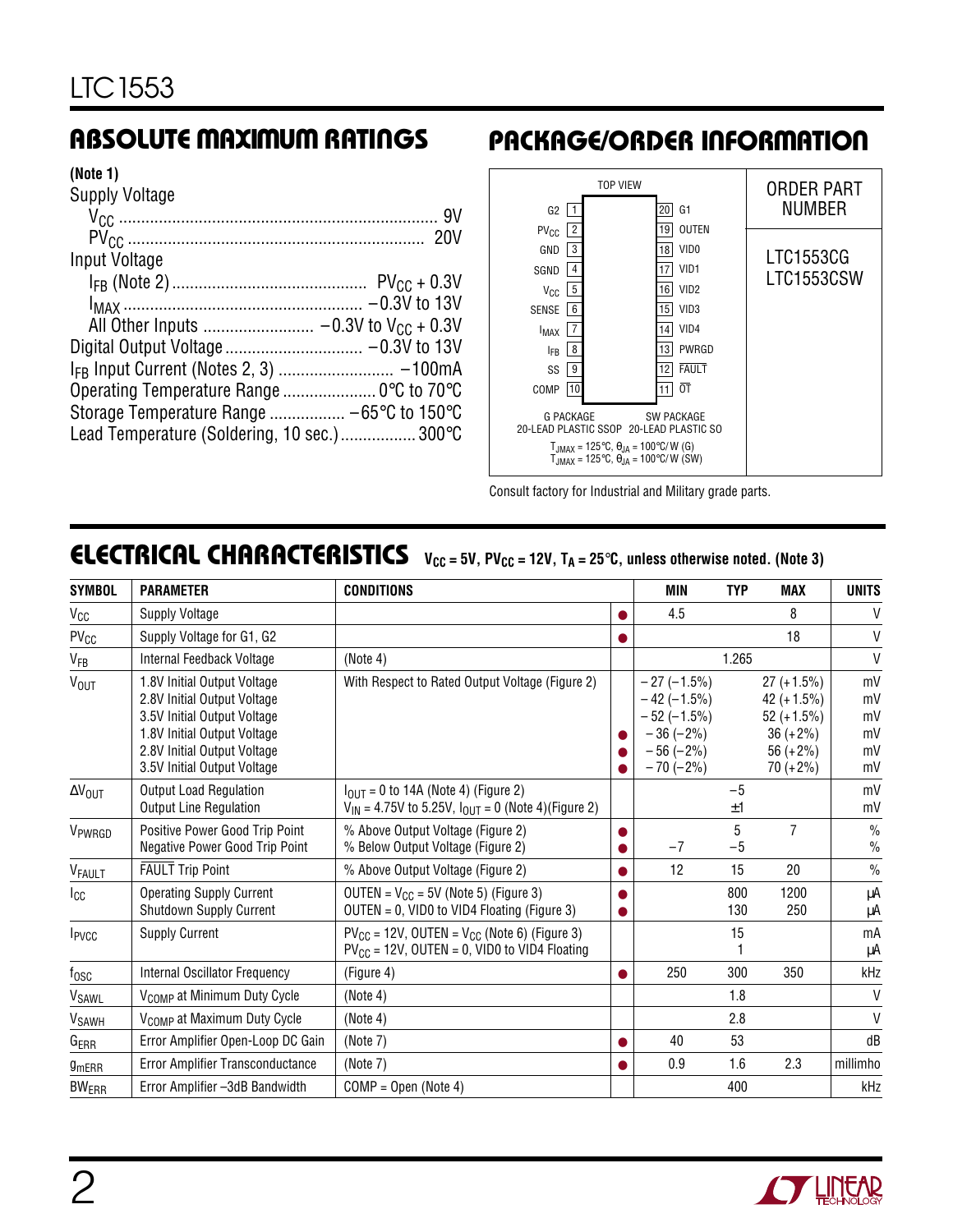### **ELECTRICAL CHARACTERISTICS**  $V_{CC} = 5V$ , PV<sub>CC</sub> = 12V, T<sub>A</sub> = 25°C, unless otherwise noted. (Note 3)

| <b>SYMBOL</b>           | <b>PARAMETER</b>                                              | <b>CONDITIONS</b>                                                                                                                  | <b>MIN</b> | TYP   | <b>MAX</b>     | <b>UNITS</b> |               |
|-------------------------|---------------------------------------------------------------|------------------------------------------------------------------------------------------------------------------------------------|------------|-------|----------------|--------------|---------------|
| <b>I</b> IMAX           | <b>I<sub>MAX</sub> Sink Current</b>                           | $V_{IMAX} = V_{CC}$                                                                                                                |            | 150   | 180            | 220          | μA            |
| Iss                     | Soft Start Source Current                                     | $V_{SS}$ = 0V, $V_{IMAX}$ = 0V, $V_{IFB}$ = $V_{CC}$                                                                               |            | $-13$ | $-10$          | $-7$         | μA            |
| Issil                   | Maximum Soft Start Sink Current<br><b>Under Current Limit</b> | $V_{\text{SENSE}} = V_{\text{OUT}}$ , $V_{\text{IMAX}} = V_{\text{CC}}$ , $V_{\text{IFB}} = 0V$<br>(Notes 8, 9), $V_{SS} = V_{CC}$ |            | 30    | 60             | 150          | μA            |
| <b>ISSHIL</b>           | Soft Start Sink Current Under Hard<br><b>Current Limit</b>    | $V_{\text{SFNSF}} = 0V$ , $V_{\text{IMAX}} = V_{\text{CC}}$ , $V_{\text{IFB}} = 0V$                                                |            | 20    | 45             |              | mA            |
| t <sub>SSHIL</sub>      | Hard Current Limit Hold Time                                  | $V_{\text{SENSE}} = 0V$ , $V_{\text{IMAX}} = 4V$ , $V_{\text{IFB}} \downarrow$ from 5V (Note 4)                                    |            |       | 500            |              | μs            |
| t <sub>PWRGD</sub>      | Power Good Response Time <sup>1</sup>                         | V <sub>SENSE</sub> <sup><math>\uparrow</math></sup> from 0V to Rated V <sub>OUT</sub>                                              |            | 0.5   |                | 2            | ms            |
| <sup>t</sup> PWRBAD     | Power Good Response Time↓                                     | $V_{\text{SENSE}}\downarrow$ from Rated $V_{\text{OUT}}$ to 0V                                                                     |            | 200   | 500            | 1000         | μs            |
| <sup>t</sup> FAULT      | <b>FAULT Response Time</b>                                    | $V_{\text{SENSE}}$ from Rated $V_{\text{OUT}}$ to $V_{\text{CC}}$                                                                  |            | 200   | 500            | 1000         | μs            |
| $t_{0T}$                | OT Response Time                                              | OUTEN $\downarrow$ , VID0 to VID4 = 0 (Note 10) (Figure 3)                                                                         |            | 15    | 40             | 60           | μs            |
| $V_{OT}$                | Over-Temperature Trip Point                                   | OUTEN $\downarrow$ , VID0 to VID4 = 0 (Note 10) (Figure 3)                                                                         |            | 1.9   | $\overline{2}$ | 2.12         | $\mathsf{V}$  |
| V <sub>отрр</sub>       | Over-Temperature Driver Disable                               | OUTEN $\downarrow$ , VID0 to VID4 = 0 (Note 10) (Figure 3)                                                                         |            | 1.6   | 1.7            | 1.8          | $\mathsf{V}$  |
| <b>V<sub>SHDN</sub></b> | Shutdown                                                      | OUTEN $\downarrow$ , VID0 to VID4 = 0 (Note 10) (Figure 3)                                                                         |            |       |                | 0.8          | $\mathsf{V}$  |
| $t_r, t_f$              | Driver Rise and Fall Time                                     | (Figure 4)                                                                                                                         |            |       | 90             | 150          | ns            |
| t <sub>NOL</sub>        | Driver Nonoverlap Time                                        | (Figure 4)                                                                                                                         |            | 30    | 100            |              | ns            |
| <b>DC<sub>MAX</sub></b> | Maximum G1 Duty Cycle                                         | (Figure 4)                                                                                                                         |            | 77    | 84             | 88           | $\frac{0}{0}$ |
| V <sub>IH</sub>         | VID0 to VID4 Input High Voltage                               |                                                                                                                                    |            | 2     |                |              | $\vee$        |
| $V_{IL}$                | VID0 to VID4 Input Low Voltage                                |                                                                                                                                    |            |       |                | 0.8          | $\mathsf{V}$  |
| $R_{IN}$                | VID0 to VID4 Internal Pull-Up<br>Resistance                   |                                                                                                                                    |            | 10    | 20             |              | $k\Omega$     |
| <b>ISINK</b>            | Digital Output Sink Current                                   |                                                                                                                                    |            | 10    |                |              | mA            |

The ● denotes specifications which apply over the full operating temperature range.

**Note 1:** Absolute Maximum Ratings are those values beyond which the life of a device may be impaired.

**Note 2:** When I<sub>FB</sub> is taken below GND, it will be clamped by an internal diode. This pin can handle input currents greater than 100mA below GND without latchup. In the positive direction, it is not clamped to  $V_{CC}$  or  $PV_{CC}$ .

**Note 3:** All currents into device pins are positive; all currents out of the device pins are negative. All voltages are referenced to ground unless otherwise specified.

**Note 4:** This parameter is guaranteed by correlation and is not tested directly.

**Note 5:** The LTC1553 goes into the shutdown mode if VID0 to VID4 are floating. Due to the internal pull-up resistors, there will be an additional 0.25mA/pin if any of the VID0 to VID4 pins are pulled low.

**Note 6**: Supply current in normal operation is dominated by the current needed to charge and discharge the external FET gates. This will vary with the LTC1553 operating frequency, supply voltage and the external FETs used.

**Note 7:** The open-loop DC gain and transconductance from the SENSE pin to COMP pin will be  $(G_{\text{ERR}})(1.265/3.3)$  and  $(g_{\text{mERR}})(1.265/3.3)$  respectively.

**Note 8:** The current limiting amplifier can sink but cannot source current. Under normal (not current limited) operation, the output current will be zero.

**Note 9:** Under typical soft current limit, the net soft start discharge current will be  $60\mu A (I_{\text{SSL}}) + [-10\mu A (I_{\text{SS}})] = 50\mu A$ . The soft start sink-to-source current ratio is designed to be 6:1.

**Note 10:** When VID0 to VID4 are all HIGH, the LTC1553 will be forced to shut down internally. The OUTEN trip voltages are guaranteed by design for all other input codes.

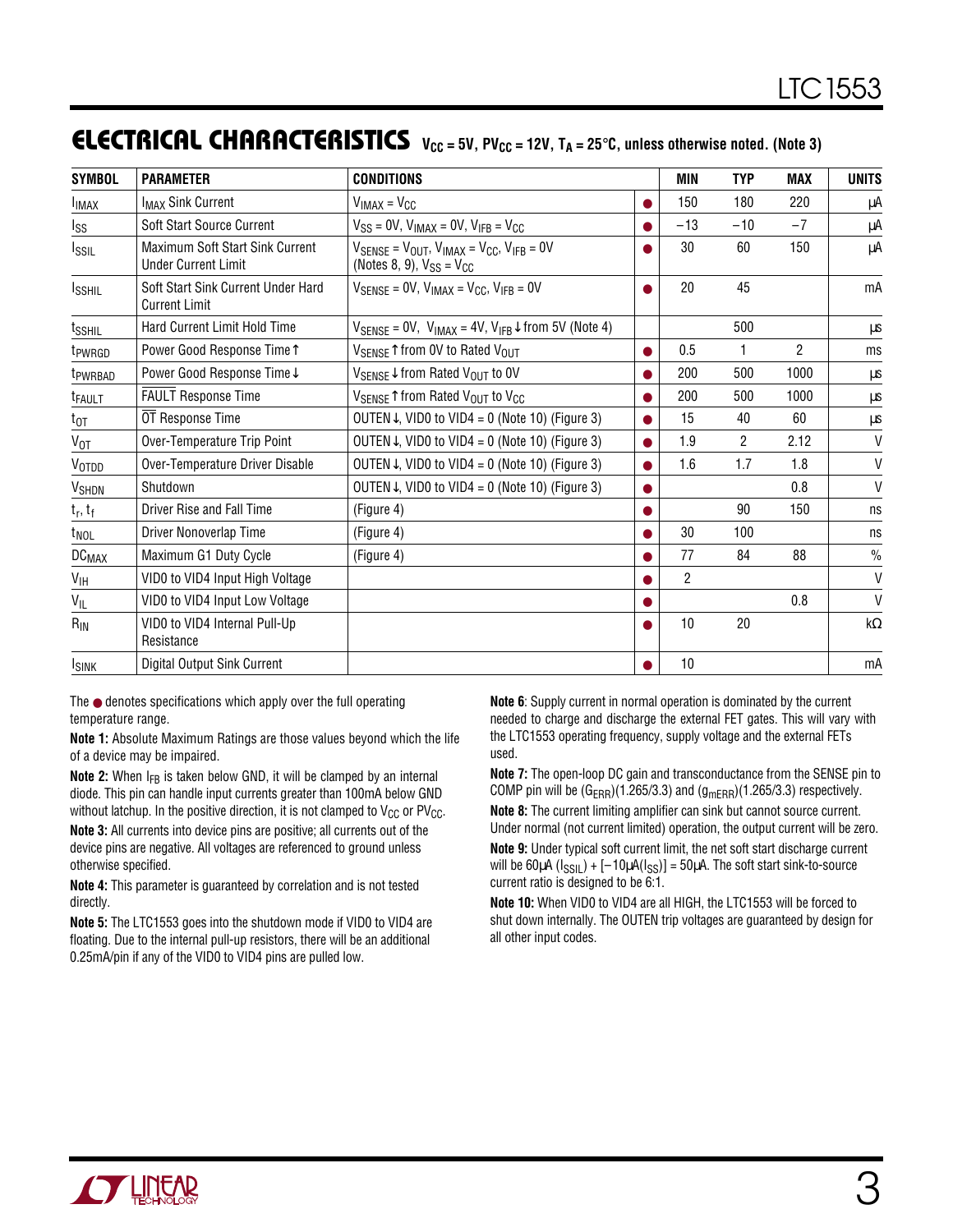# **TYPICAL PERFORMANCE CHARACTERISTICS U W**



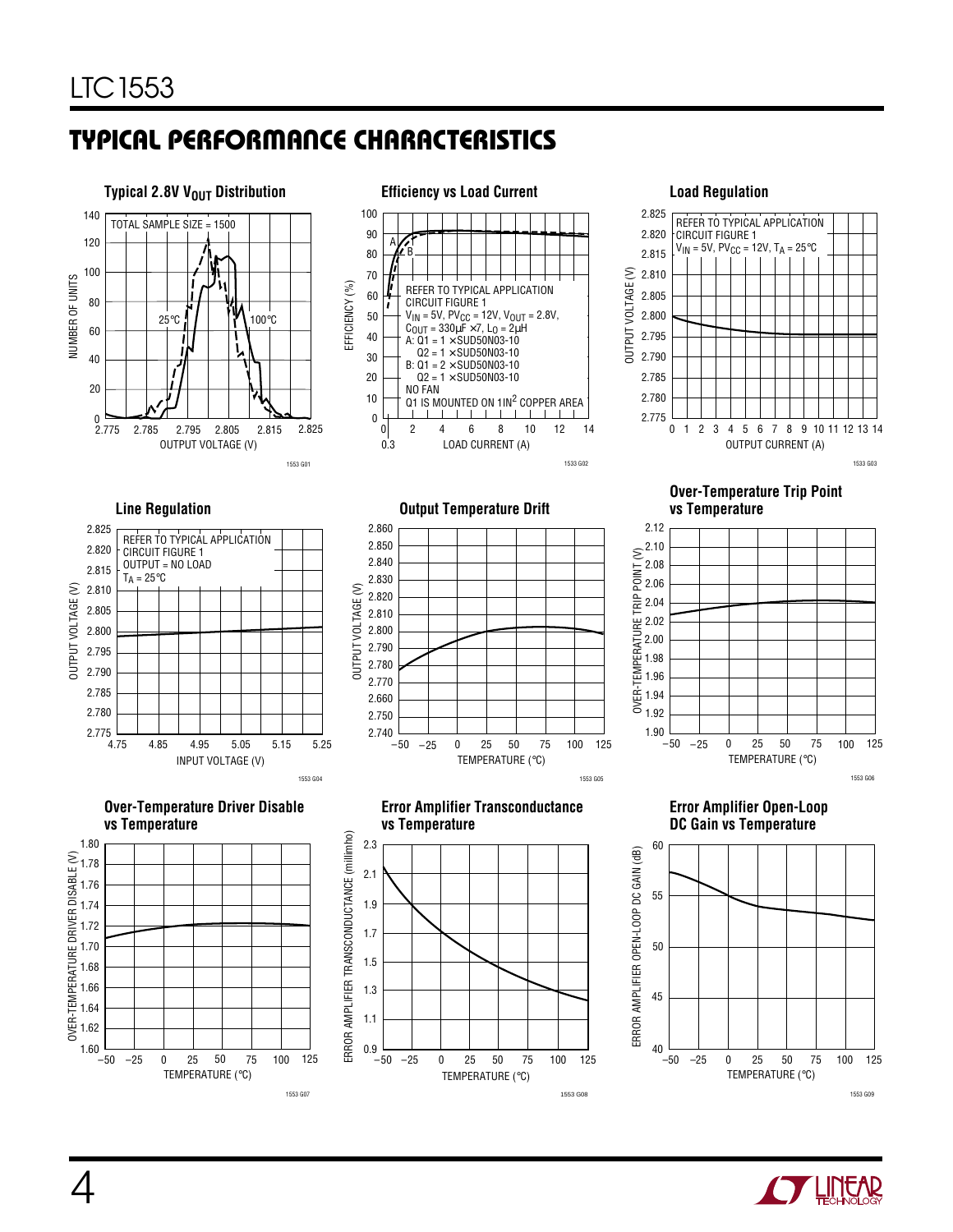### **TYPICAL PERFORMANCE CHARACTERISTICS U W**



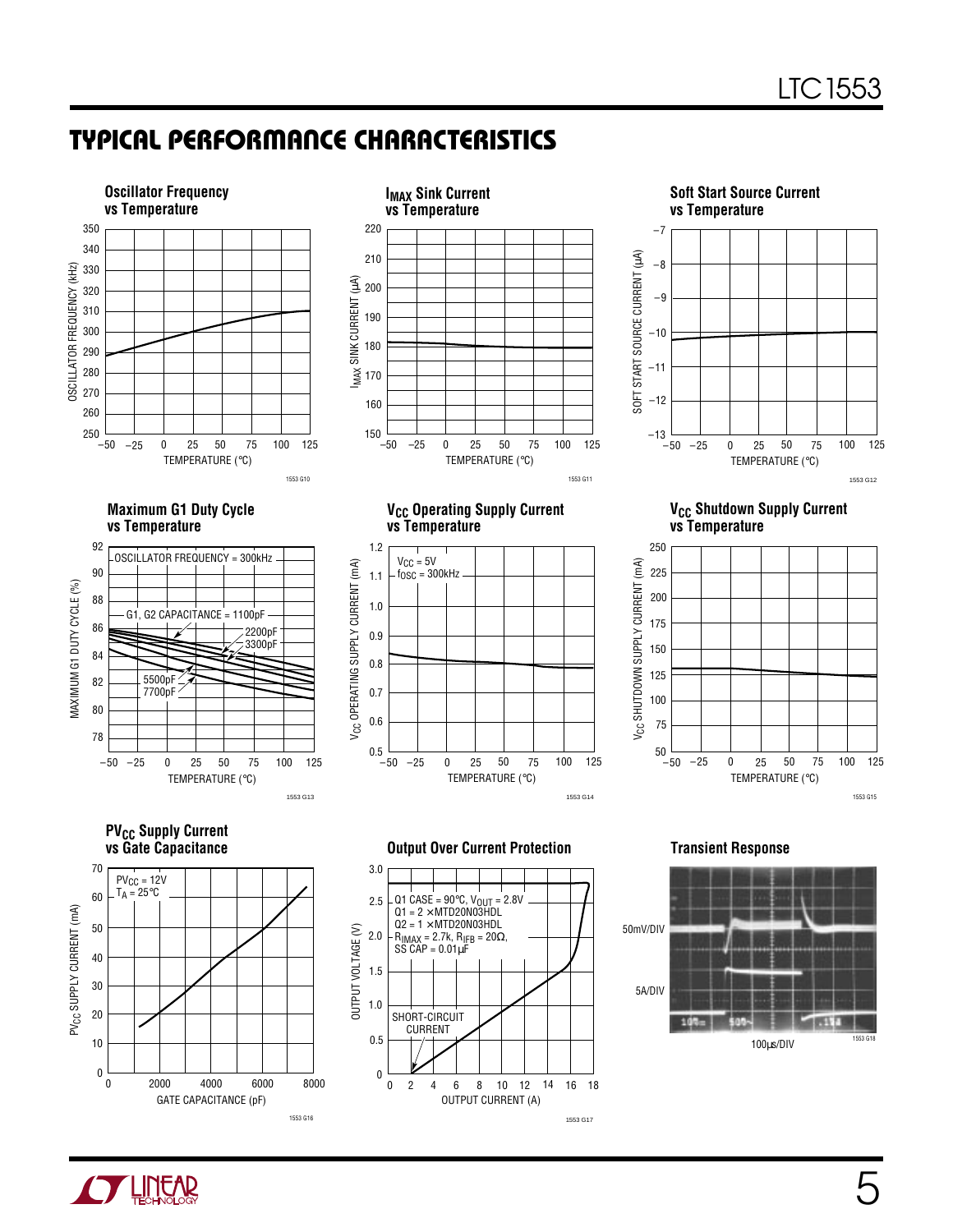## **PIN FUNCTIONS**

**G2 (Pin 1):** Gate Drive for the Lower N-Channel MOSFET, Q2. This output will swing from  $PV_{CC}$  to GND. It will always be low when G1 is high or when the output is disabled. To prevent undershoot during a soft start cycle, G2 is held low until G1 first goes high.

**PV<sub>CC</sub>** (Pin 2): Power Supply for G1 and G2. PV<sub>CC</sub> must be connected to a potential of at least  $V_{IN} + V_{GS(ON)Q1}$ . If  $V_{IN}$  = 5V, PV<sub>CC</sub> can be generated using a simple charge pump connected to the switching node between Q1 and Q2 (see Figure 7), or it can be connected to an auxiliary 12V supply if one exists. For applications where  $V_{IN} = 12V$ ,  $PV_{CC}$  can be generated using a 17V charge pump (see Figure 9).

**GND (Pin 3):** Power Ground. GND should be connected to a low impedance ground plane in close proximity to the source of Q2.

**SGND (Pin 4):** Signal Ground. SGND is connected to the low power internal circuitry and should be connected to the negative terminal of the output capacitor where it returns to the ground plane. GND and SGND should be shorted right at the LTC1553.

**V<sub>CC</sub>** (Pin 5): Power Supply. Power for the internal low power circuity.  $V_{CC}$  should be wired separately from the drain of Q1 if they share the same supply. A 10µF bypass capacitor is recommended from this pin to SGND.

**SENSE (Pin 6):** Output Voltage Pin. Connect to the positive terminal of the output capacitor. There is an internal 120k resistor connected from this pin to SGND. SENSE is a very sensitive pin; for optimum performance, connect an external  $0.1\mu$ F capacitor from this pin to SGND. By connecting a small external resistor between the output capacitor and the SENSE pin, the initial output voltage can be raised slightly. Since the internal divider has a nominal impedance of 120kΩ, a 1200Ω series resistor will raise the nominal output voltage by 1%. If an external resistor is used, the value of the 0.1µF capacitor on the SENSE pin must be greatly reduced or loop phase margin will suffer. Set a time constant for the RC combination of approximately 0.1 $\mu$ s. So, for example, with a 1200 $\Omega$  resistor, set C = 83pF. Use a standard 100pF capacitor.

**I<sub>MAX</sub> (Pin 7):** Current Limit Threshold. Current limit is set by the voltage drop across an external resistor connected between the drain of Q1 and  $I_{MAX}$ . There is a 180 $\mu$ A internal pull-down at  $I_{MAX}$ .

**I<sub>FB</sub>** (Pin 8): Current Limit Sense Pin. Connect to the switching node between the source of Q1 and the drain of Q2. If  $I_{FB}$  drops below  $I_{MAX}$  when G1 is on, the LTC1553 will go into current limit. The current limit circuit can be disabled by floating  $I_{MAX}$  and shorting  $I_{FB}$  to  $V_{CC}$  through an external 10k resistor. For  $V_{IN}$  = 12V, a 15V Zener diode from  $I_{FB}$  to GND is recommended to prevent the voltage spike at  $I_{FB}$  from exceeding the maximum voltage rating.

**SS (Pin 9):** Soft Start. Connect to an external capacitor to implement a soft start function. During moderate overload conditions, the soft start capacitor will be discharged slowly in order to reduce the duty cycle. In hard current limit, the soft start capacitor will be forced low immediately and the LTC1553 will rerun a complete soft start cycle.  $C_{SS}$  must be selected such that during power-up the current through Q1 will not exceed the current limit value.

**COMP (Pin 10):** External Compensation. The COMP pin is connected directly to the output of the error amplifier and the input of the PWM comparator. An RC+C network is used at this node to compensate the feedback loop to provide optimum transient response.

**OT (Pin 11):** Over-Temperature Fault. OT is an open-drain output and will be pulled low if OUTEN is less than 2V. If OUTEN =  $0, \overline{OT}$  pulls low.

**FAULT (Pin 12):** Overvoltage Fault. FAULT is an opendrain output. If  $V_{\text{OUT}}$  reaches 15% above the nominal output voltage, FAULT will go low and G1 and G2 will be disabled. Once triggered, the LTC1553 will remain in this state until the power supply is recycled or the OUTEN pin is toggled. If OUTEN = 0, FAULT floats or is pulled high by an external resistor.

**PWRGD (Pin 13):** Power Good. This is an open-drain signal to indicate validity of output voltage. A high indicates that the output has settled to within  $\pm 5\%$  of the rated output for more than 1ms. PWRGD will go low if the output is out of regulation for more than  $500\mu s$ . If OUTEN = 0, PWRGD pulls low.

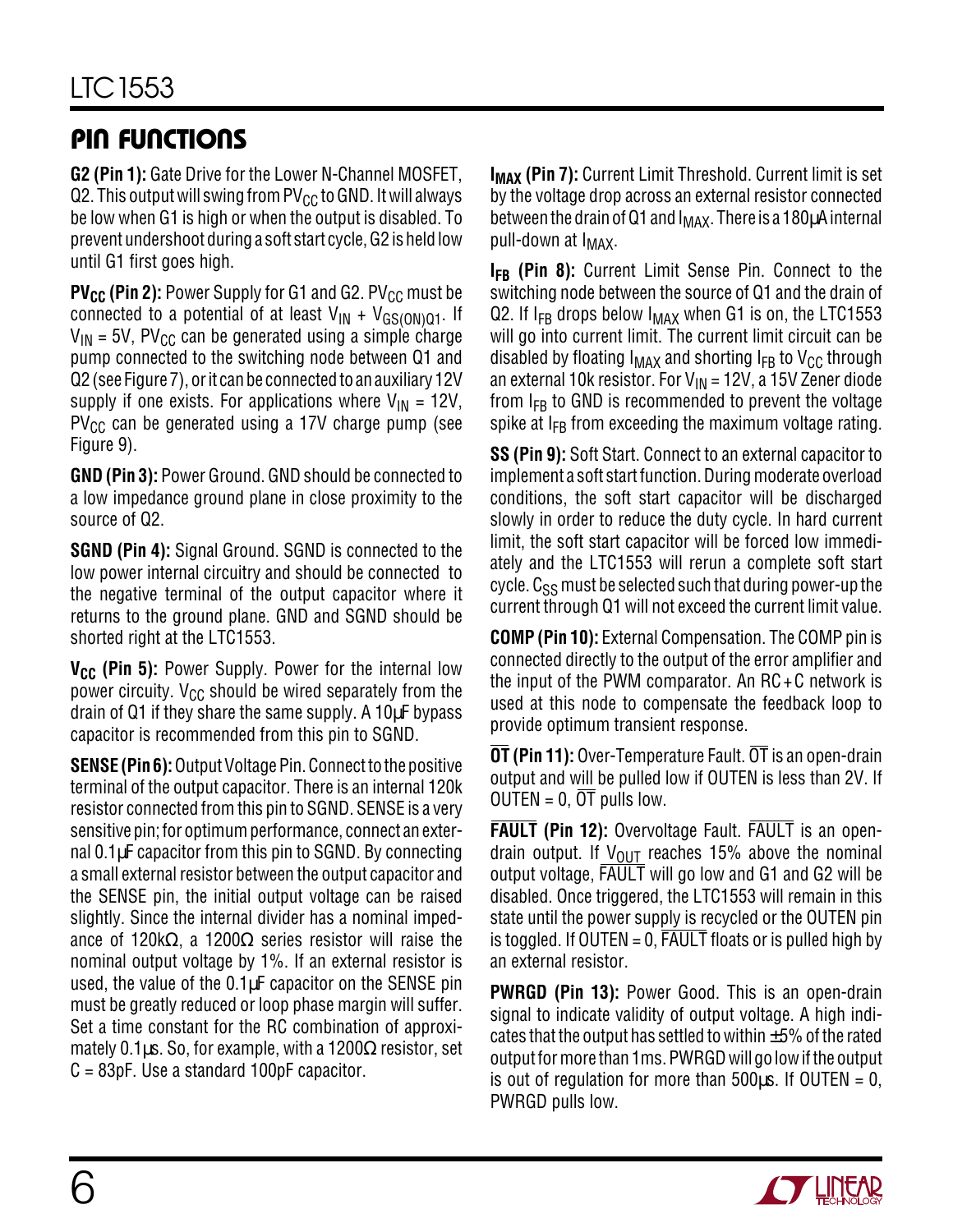### **PIN FUNCTIONS U UU**

**VID0, VID1, VID2, VID3, VID4 (Pins 18, 17, 16, 15, 14):** Digital Voltage Select. TTL inputs used to set the regulated output voltage required by the processor (Table 3). There is an internal 20k $\Omega$  pull-up at each pin. When all five VID<sub>n</sub> pins are high or floating, the chip will shut down.

**OUTEN (Pin 19):** Output Enable. TTL input which enables the output voltage. The external MOSFET temperature can be monitored with an external thermistor as shown in Figure 13. When the OUTEN input voltage drops below 2V,

OT trips. As OUTEN drops below 1.7V, the drivers are internally disabled to prevent the MOSFETs from heating further. If OUTEN is less than 1.2V for longer than 30µs, the LTC1553 will enter shutdown mode. The internal oscillator can be synchronized to a faster external clock by applying the external clocking signal to the OUTEN pin.

**G1 (Pin 20):** Gate Drive for the Upper N-Channel MOSFET, Q1. This output will swing from  $PV_{CC}$  to GND. It will always be low when G2 is high or the output is disabled.



# **BLOCK DIAGRAM**

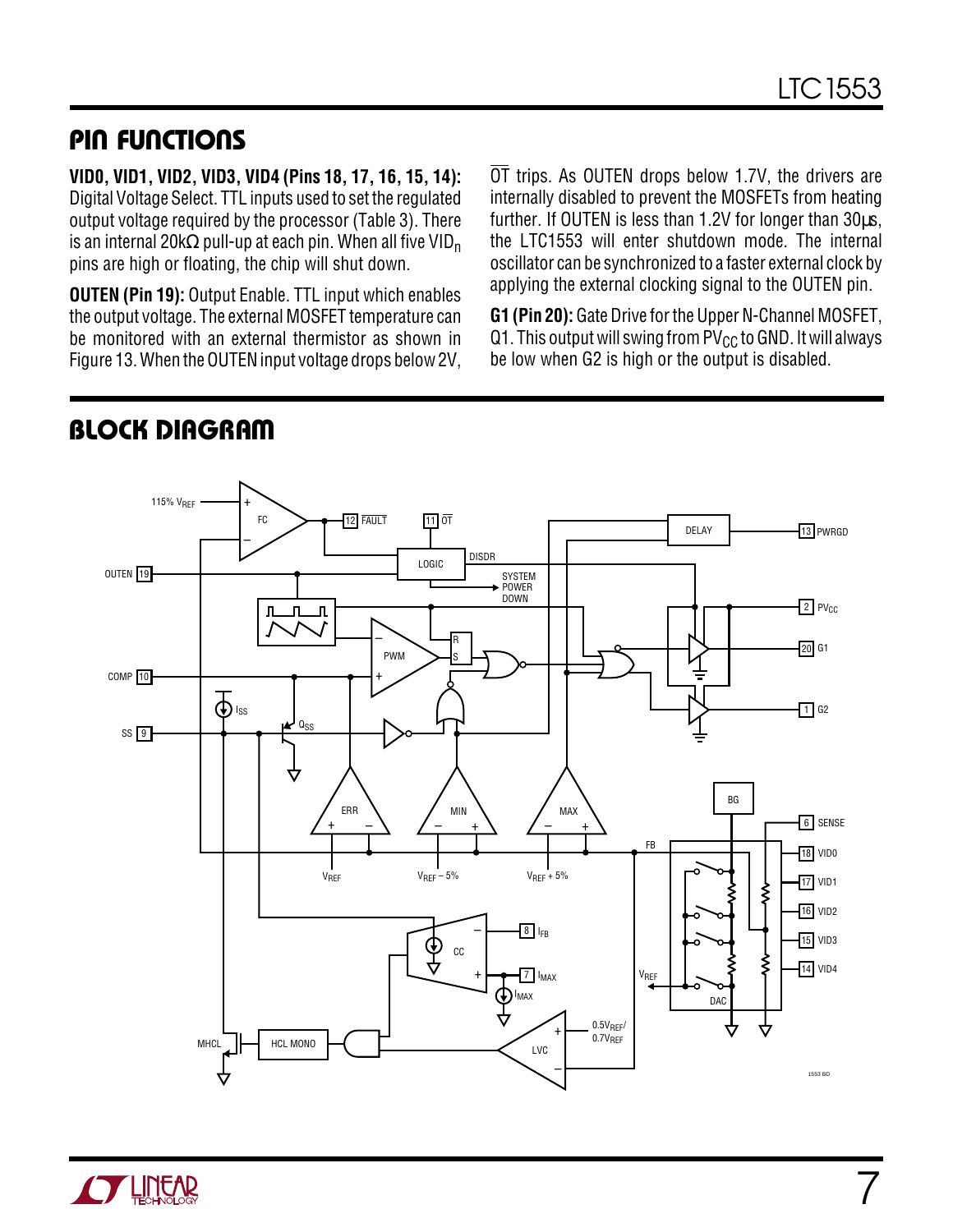# **TEST CIRCUITS**













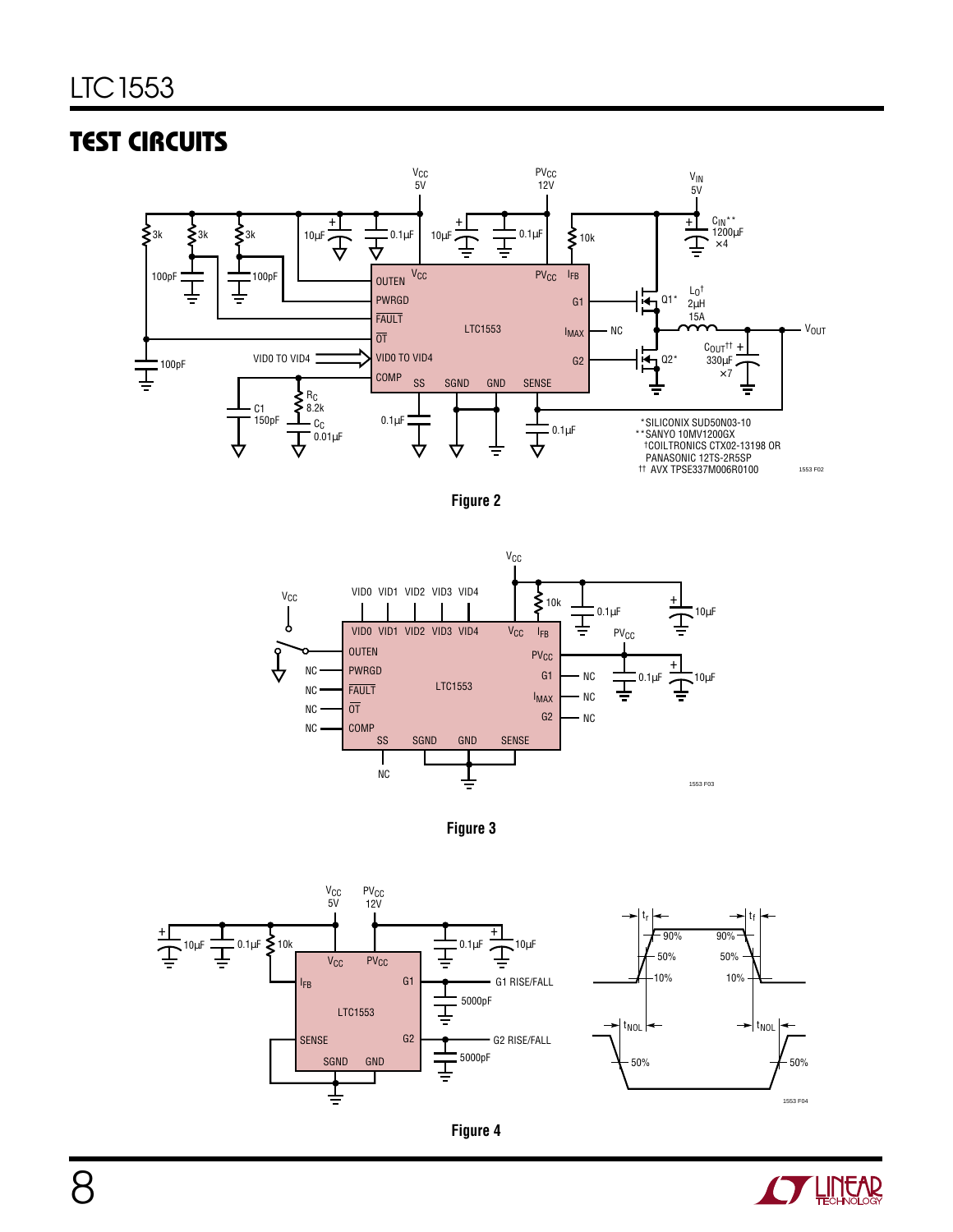### **FUNCTION TABLES**

#### **Table 1. OT Logic**

| OUTEN (V) | $\overline{\mathsf{NT}}$ * |
|-----------|----------------------------|
|           |                            |
|           |                            |

#### **Table 2. PWRGD and FAULT Logic**

| <b>INPUT</b> |                       |    | OUTPUT*      |              |
|--------------|-----------------------|----|--------------|--------------|
| <b>OUTEN</b> | V <sub>SENSE</sub> ** | NΤ | <b>FAULT</b> | <b>PWRGD</b> |
|              | x                     |    |              |              |
|              | < 95%                 |    |              |              |
|              | >95%<br>< 105%        |    |              |              |
|              | >105%                 |    |              |              |
|              | >115%                 |    |              |              |

#### **Table 3. Rated Output Voltage**

|                  | <b>INPUT PIN</b> | <b>RATED OUTPUT</b> |                  |                  |                            |
|------------------|------------------|---------------------|------------------|------------------|----------------------------|
| V <sub>ID4</sub> | V <sub>1D3</sub> | V <sub>ID2</sub>    | V <sub>ID1</sub> | V <sub>IDO</sub> | <b>VOLTAGE (V)</b>         |
| 0                |                  |                     |                  |                  | Disabled $\uparrow$ (1.30) |
| 0                |                  |                     |                  | 0                | Disabled $\dagger$ (1.35)  |
| 0                |                  |                     | N                |                  | Disabled $\dagger$ (1.40)  |
| 0                |                  |                     | N                | 0                | Disabled $\dagger$ (1.45)  |
| 0                |                  | U                   |                  |                  | Disabled $\dagger$ (1.50)  |
| 0                |                  | U                   |                  | 0                | Disabled $\dagger$ (1.55)  |
| 0                |                  |                     |                  |                  | Disabled $\dagger$ (1.60)  |
| 0                |                  |                     |                  | 0                | Disabled $\dagger$ (1.65)  |
| 0                | N                |                     |                  |                  | Disabled $\dagger$ (1.70)  |
| N                | n                |                     |                  | Ŋ                | Disabled $\dagger$ (1.75)  |

| Table 3. Rated Output Voltage (cont) |                  |                  |                  |                     |                    |  |  |
|--------------------------------------|------------------|------------------|------------------|---------------------|--------------------|--|--|
|                                      |                  | <b>INPUT PIN</b> |                  | <b>RATED OUTPUT</b> |                    |  |  |
| V <sub>ID4</sub>                     | V <sub>ID3</sub> | V <sub>ID2</sub> | V <sub>ID1</sub> | <b>VIDO</b>         | <b>VOLTAGE (V)</b> |  |  |
| 0                                    | 0                | 1                | 0                | 1                   | 1.80               |  |  |
| $\pmb{0}$                            | $\mathbf 0$      | $\mathbf{1}$     | $\pmb{0}$        | 0                   | 1.85               |  |  |
| 0                                    | 0                | 0                | $\mathbf{1}$     | $\mathbf{1}$        | 1.90               |  |  |
| 0                                    | 0                | 0                | $\mathbf{1}$     | 0                   | 1.95               |  |  |
| 0                                    | 0                | 0                | 0                | $\mathbf{1}$        | 2.00               |  |  |
| 0                                    | 0                | 0                | 0                | 0                   | 2.05               |  |  |
| $\mathbf{1}$                         | $\mathbf{1}$     | $\mathbf{1}$     | $\mathbf{1}$     | $\mathbf{1}$        | SHDN               |  |  |
| 1                                    | $\mathbf{1}$     | 1                | 1                | 0                   | 2.1                |  |  |
| $\mathbf{1}$                         | $\mathbf{1}$     | 1                | 0                | $\mathbf{1}$        | 2.2                |  |  |
| $\mathbf{1}$                         | $\mathbf{1}$     | 1                | $\pmb{0}$        | 0                   | 2.3                |  |  |
| $\mathbf{1}$                         | $\mathbf{1}$     | 0                | $\mathbf{1}$     | $\mathbf{1}$        | 2.4                |  |  |
| $\mathbf{1}$                         | $\mathbf{1}$     | 0                | $\mathbf{1}$     | $\pmb{0}$           | 2.5                |  |  |
| $\mathbf{1}$                         | $\mathbf{1}$     | 0                | $\pmb{0}$        | $\mathbf{1}$        | 2.6                |  |  |
| 1                                    | $\mathbf{1}$     | 0                | $\pmb{0}$        | 0                   | 2.7                |  |  |
| $\mathbf{1}$                         | $\mathbf 0$      | $\mathbf{1}$     | $\mathbf{1}$     | $\mathbf{1}$        | 2.8                |  |  |
| $\mathbf{1}$                         | $\mathbf{0}$     | $\mathbf{1}$     | $\mathbf{1}$     | 0                   | 2.9                |  |  |
| $\mathbf{1}$                         | 0                | $\mathbf{1}$     | $\mathbf 0$      | $\mathbf{1}$        | 3.0                |  |  |
| $\mathbf{1}$                         | $\mathbf 0$      | 1                | $\pmb{0}$        | 0                   | 3.1                |  |  |
| $\mathbf{1}$                         | 0                | $\mathbf 0$      | $\mathbf{1}$     | $\mathbf{1}$        | 3.2                |  |  |
| 1                                    | 0                | 0                | 1                | $\mathbf 0$         | 3.3                |  |  |
| 1                                    | 0                | 0                | $\mathbf 0$      | $\mathbf{1}$        | 3.4                |  |  |
| $\mathbf{1}$                         | $\mathbf{0}$     | $\pmb{0}$        | $\pmb{0}$        | $\pmb{0}$           | 3.5                |  |  |

\* With external pull-up resistor

\*\* With respect to the output voltage selected in Table 3 as required by Intel Specification VRM 8.2

† These code selections are disabled in LTC1553

X Don't care

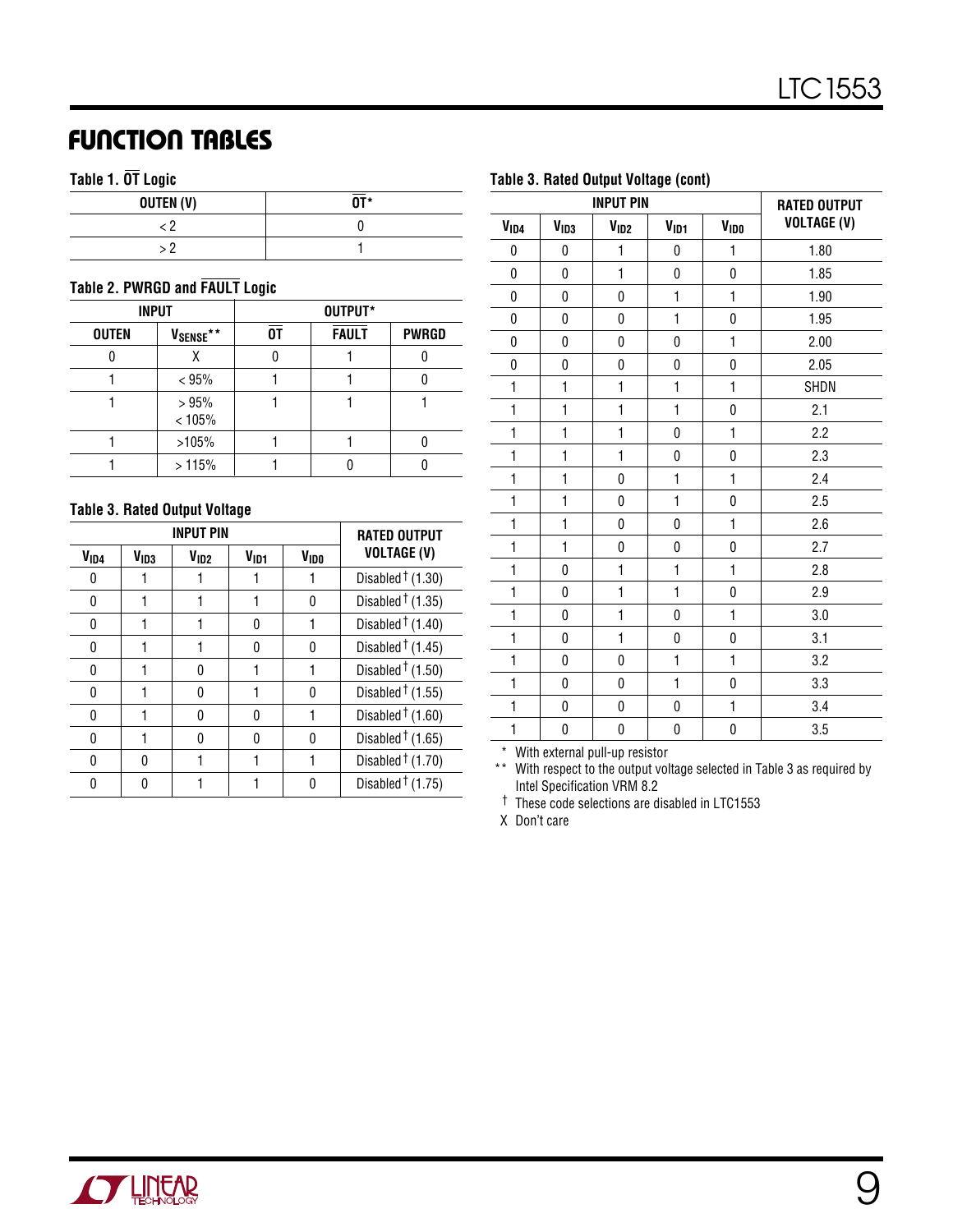### **OVERVIEW**

The LTC1553 is a voltage feedback, synchronous switching regulator controller (see Block Diagram) designed for use in high power, low voltage step-down (buck) converters. It is designed to satisfy the requirements of the Intel Pentium II power supply specification. It includes an on-chip DAC to control the output voltage, a PWM generator, a precision reference trimmed to  $\pm 1\%$ , two high power MOSFET gate drivers and all the necessary feedback and control circuitry to form a complete switching regulator circuit.

The LTC1553 includes a current limit sensing circuit that uses the upper external power MOSFET as a current sensing element, eliminating the need for an external sense resistor. Once the current comparator, CC, detects an overcurrent condition, the duty cycle is reduced by discharging the soft start capacitor through a voltagecontrolled current source. Under severe overloads or output short circuit conditions, the chip will be repeatedly forced into soft start until the short is removed, preventing the external components from being damaged. Under output overvoltage conditions, the MOSFET drivers will be disabled permanently until the chip power supply is recycled or the OUTEN pin is toggled.

OUTEN can optionally be connected to an external negative temperature coefficient (NTC) thermistor placed near the external MOSFETs or the microprocessor. Three threshold levels are provided internally. When OUTEN drops to 2V, OT will trip, issuing a warning to the external CPU. If the temperature continues to rise and the OUTEN input drops to 1.7V, the G1 and G2 pins will be forced low. If OUTEN is pulled below 1.2V, the LTC1553 will go into shutdown mode, cutting the supply current to a minimum. If thermal shutdown is not required, OUTEN can be connected to a conventional TTL enable signal. The freerunning 300kHz PWM frequency can be synchronized to a faster external clock connected to OUTEN. Adjusting the oscillator frequency can add flexibility in the external component selection. See the Clock Synchronization section.

Output regulation can be monitored with the PWRGD pin which in turn monitors the internal MIN and MAX comparators. If the output is  $\pm 5\%$  beyond the selected value for more than 500µs, the PWRGD output will be pulled low. Once the output has settled within  $\pm 5\%$  of the selected value for more than 1ms, PWRGD will return high.

#### **THEORY OF OPERATION**

#### **Primary Feedback Loop**

The regulator output voltage at the SENSE pin is divided down internally by a resistor divider with a total resistance of approximately 120kΩ. This divided down voltage is subtracted from a reference voltage supplied by the DAC output. The resulting error voltage is amplified by the error amplifier and the output is compared to the oscillator ramp waveform by the PWM comparator. This PWM signal controls the external MOSFETs through G1 and G2. The resulting chopped waveform is filtered by  $L_0$  and  $C_{OUT}$ closing the loop. Loop frequency compensation is achieved with an external  $RC + C$  network at the COMP pin, which is connected to the output node of the transconductance amplifier.

#### **MIN, MAX Feedback Loops**

Two additional comparators in the feedback loop provide high speed fault correction in situations where the ERR amplifier may not respond quickly enough. MIN compares the feedback signal FB to a voltage 60mV (5%) below the internal reference. If FB is lower than the threshold of this comparator, the MIN comparator overrides the ERR amplifier and forces the loop to full duty cycle which is set by the internal oscillator typically to 84%. Similarly, the MAX comparator forces the output to 0% duty cycle if FB is more than 5% above the internal reference. To prevent these two comparators from triggering due to noise, the MIN and MAX comparators' response times are deliberately controlled so that they take two to three microseconds to respond. These two comparators help prevent extreme output perturbations with fast output transients, while allowing the main feedback loop to be optimally compensated for stability.

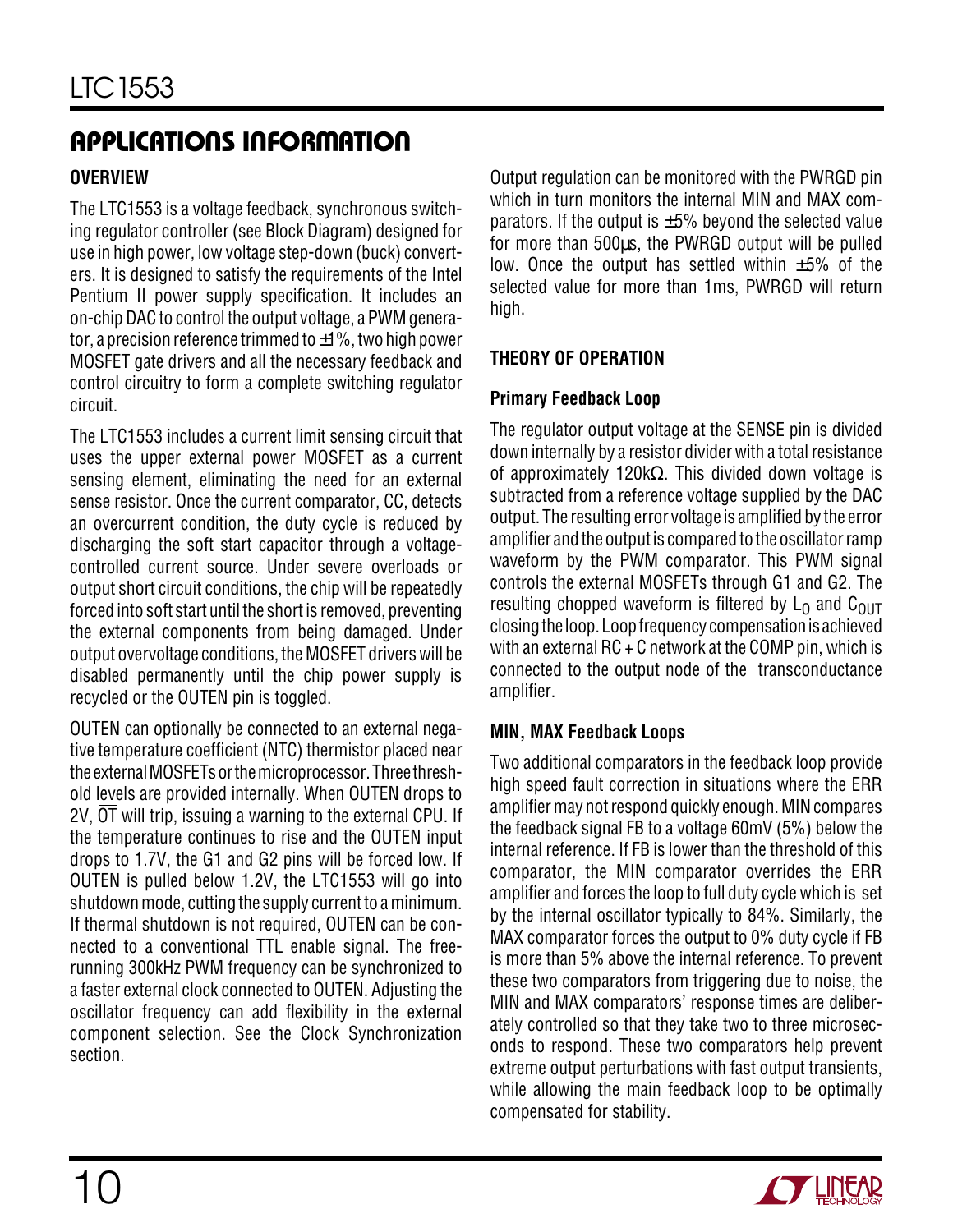#### **Soft Start and Current Limit**

The LTC1553 includes a soft start circuit which is used for initial start-up and during current limit operation. The SS pin requires an external capacitor to GND with the value determined by the required soft start time. An internal 10µA current source is included to charge the external SS capacitor. During start-up, the COMP pin is clamped to a diode drop above the voltage at the SS pin. This prevents the error amplifier, ERR, from forcing the loop to maximum duty cycle. The LTC1553 will begin to operate at low duty cycle as the SS pin rises above about 1.2V ( $V_{\text{COMP}} \approx$ 1.8V). As SS continues to rise,  $Q_{SS}$  turns off and the error amplifier begins to regulate the output. The MIN comparator is disabled when soft start is active to prevent it from overriding the soft start function.

The LTC1553 includes yet another feedback loop to control operation in current limit. Just before every falling edge of G1, the current comparator, CC, samples and holds the voltage drop measured across the external MOSFET, Q1, at the  $I_{FR}$  pin. Note that when  $V_{IN}$  = 12V, the  $I_{FB}$  pin requires an external Zener to GND to prevent voltage transients at the switching node between Q1 and Q2 from damaging internal structures. CC compares the voltage at  $I_{FB}$  to the voltage at the  $I_{MAX}$  pin. As the peak current rises, the measured voltage across Q1 increases due to the drop across the  $R_{DS(ON)}$  of Q1. When the voltage at  $I_{FB}$  drops below  $I_{MAX}$ , indicating that Q1's drain current has exceeded the maximum level, CC starts to pull current out of the external soft start capacitor, cutting the duty cycle and controlling the output current level. The CC comparator pulls current out of the SS pin in proportion to the voltage difference between  $I_{FB}$  and  $I_{MAX}$ . Under minor overload conditions, the SS pin will fall gradually, creating a time delay before current limit takes effect. Very short, mild overloads may not affect the output voltage at all. More significant overload conditions will allow the SS pin to reach a steady state, and the output will remain at a reduced voltage until the overload is removed. Serious overloads will generate a large overdrive at CC, allowing it to pull SS down quickly and preventing damage to the output components.

By using the  $R_{DS(ON)}$  of Q1 to measure the output current, the current limiting circuit eliminates an expensive discrete sense resistor that would otherwise be required. This helps minimize the number of components in the high current path. Due to switching noise and variation of  $R_{DS(ON)}$ , the actual current limit trip point is not highly accurate. The current limiting circuitry is primarily meant to prevent damage to the power supply circuitry during fault conditions. The exact current level where the limiting circuit begins to take effect will vary from unit to unit as the  $R_{DS(ON)}$  of Q1 varies.

For a given current limit level, the external resistor from  $I_{MAX}$  to  $V_{IN}$  can be determined by:

$$
R_{IMAX} = \frac{(I_{LMAX})(R_{DS(ON)Q1})}{I_{IMAX}}
$$

where,

$$
I_{LMAX} = I_{LOAD} + \frac{I_{RIPPLE}}{2}
$$

 $I_{\text{LOAD}}$  = Maximum load current  $I_{RIPPIF}$  = Inductor ripple current

$$
= \frac{(V_{\text{IN}} - V_{\text{OUT}})(V_{\text{OUT}})}{(f_{\text{OSC}})(L_{\text{O}})(V_{\text{IN}})}
$$

 $f_{\text{OSC}}$  = LTC1553 oscillator frequency = 300kHz  $L_0$  = Inductor value

 $R_{DS(ON)Q1}$  = Hot on-resistance of Q1 at  $I_{LMAX}$  $I_{IMAX}$  = Internal 180 $\mu$ A sink current at  $I_{MAX}$ 



**Figure 5. Current Limit Setting**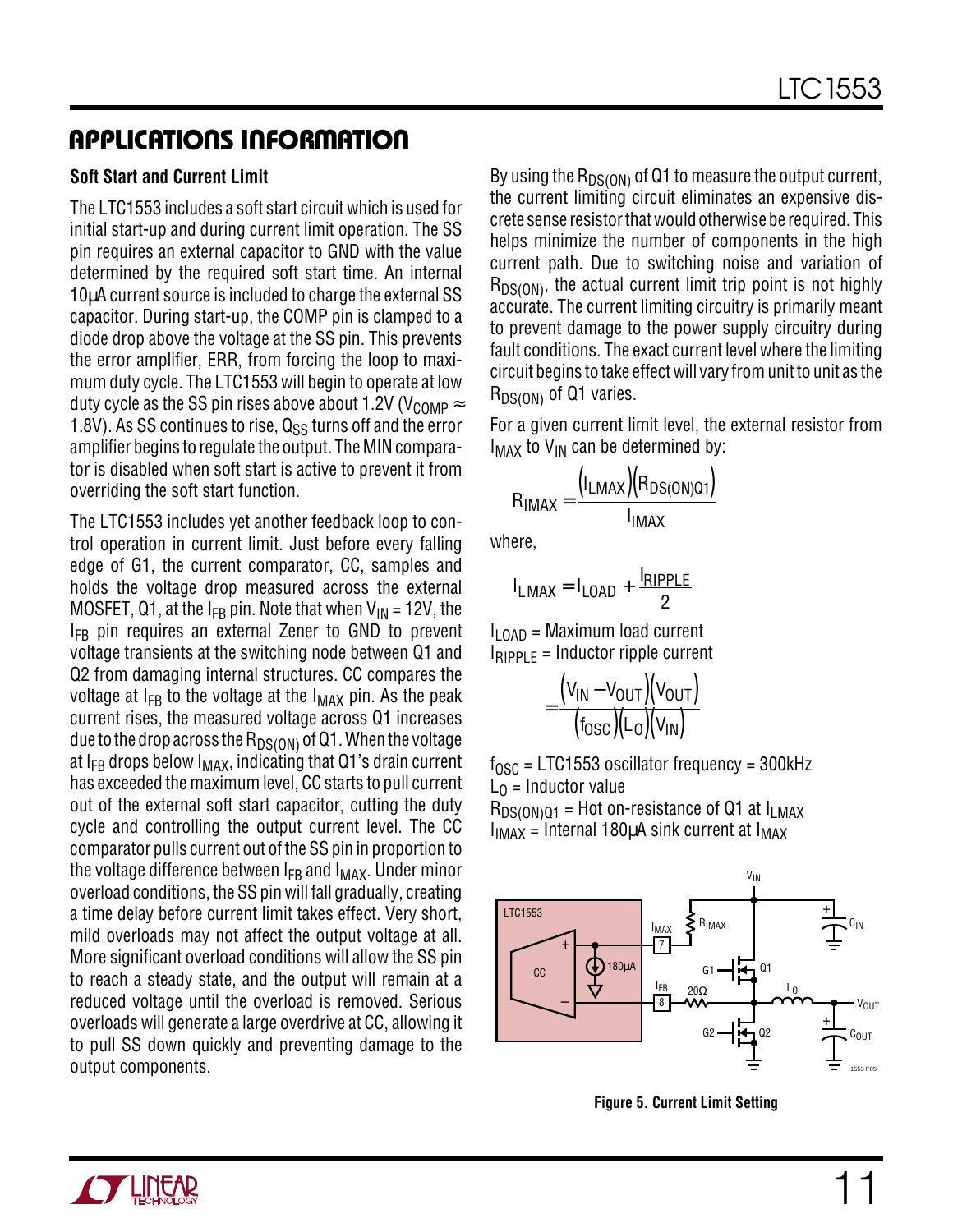Table 4. Recommended Minimum R<sub>IMAX</sub> Resistor (kΩ) vs Maximum Operating Load Current and External MOSFET Q1

| <b>MAXIMUM OPERATING</b><br><b>LOAD CURRENT (A)</b> | <b>SUD50N03-10</b> | <b>SUD50N03-10</b><br>(TWO IN PARALLEL) | MTD20N03HDL | MTD20N03HDL<br>(TWO IN PARALLEL) |
|-----------------------------------------------------|--------------------|-----------------------------------------|-------------|----------------------------------|
|                                                     | 2.4                |                                         | 4.3         | 2.2                              |
|                                                     | 2.7                |                                         | 5.1         |                                  |
| 16                                                  | 3.0                | د.،                                     | 6.2         | 3.0                              |
|                                                     | 3.6                |                                         | 6.8         | 3.3                              |
| 20                                                  | 3.9                | 2.0                                     | ⁄ .5        | 3.6                              |

#### **OUTEN and Thermistor Input**

The LTC1553 includes a low power shutdown mode, controlled by the logic at the OUTEN pin. A high at OUTEN allows the part to operate normally. A low level at OUTEN stops all internal switching, pulls COMP and SS to ground internally and turns Q1 and Q2 off. OT and PWRGD are pulled low, and FAULT is left floating. In shutdown, the LTC1553 quiescent current will drop to about 130µA. The remaining current is used to keep the thermistor sensing circuit at OUTEN alive. Note that the leakage current of the external MOSFETs may add to the total shutdown current consumed by the circuit, especially at elevated temperature.

OUTEN is designed with multiple thresholds to allow it to also be utilized for over-temperature protection. The power MOSFET operating temperature can be monitored with an external negative temperature coefficient (NTC) thermistor mounted next to the external MOSFET which is expected to run the hottest––often the high-side device, Q1. Electrically, the thermistor should form a voltage divider with another resistor, R1, connected to  $V_{CC}$ . Their midpoint should be connected to OUTEN (see Figure 6). As the temperature increases, the OUTEN pin voltage is reduced. Under normal operating conditions, the OUTEN pin should stay above 2V. All circuits will function normally, and the  $\overline{OT}$  pin will remain in a high state. If the temperature gets abnormally high, the OUTEN pin voltage will eventually drop below 2V.  $\overline{OT}$  will switch to a logic low, providing an over-temperature warning to the system. As OUTEN drops below 1.7V, the LTC1553 disables both FET drivers. If



**Figure 6. OUTEN Pin as a Thermistor Input**

OUTEN is less than 1.2V, the LTC1553 will enter shutdown mode. To activate any of these three modes, the OUTEN voltage must drop below the respective threshold for longer than 30µs.

#### **Clock Synchronization**

The internal oscillator can be synchronized to an external clock by applying the external clocking signal to the OUTEN pin. The synchronizing range extends from the initial operating frequency up to 500kHz. If the external frequency is much higher than the natural free-running frequency, the peak-to-peak sawtooth amplitude within the LTC1553 will decrease. Since the loop gain is inversely proportional to the amplitude of the sawtooth, the compensation network may need to be adjusted slightly. Note that the temperature sensing circuitry does not operate when external synchronization is used.

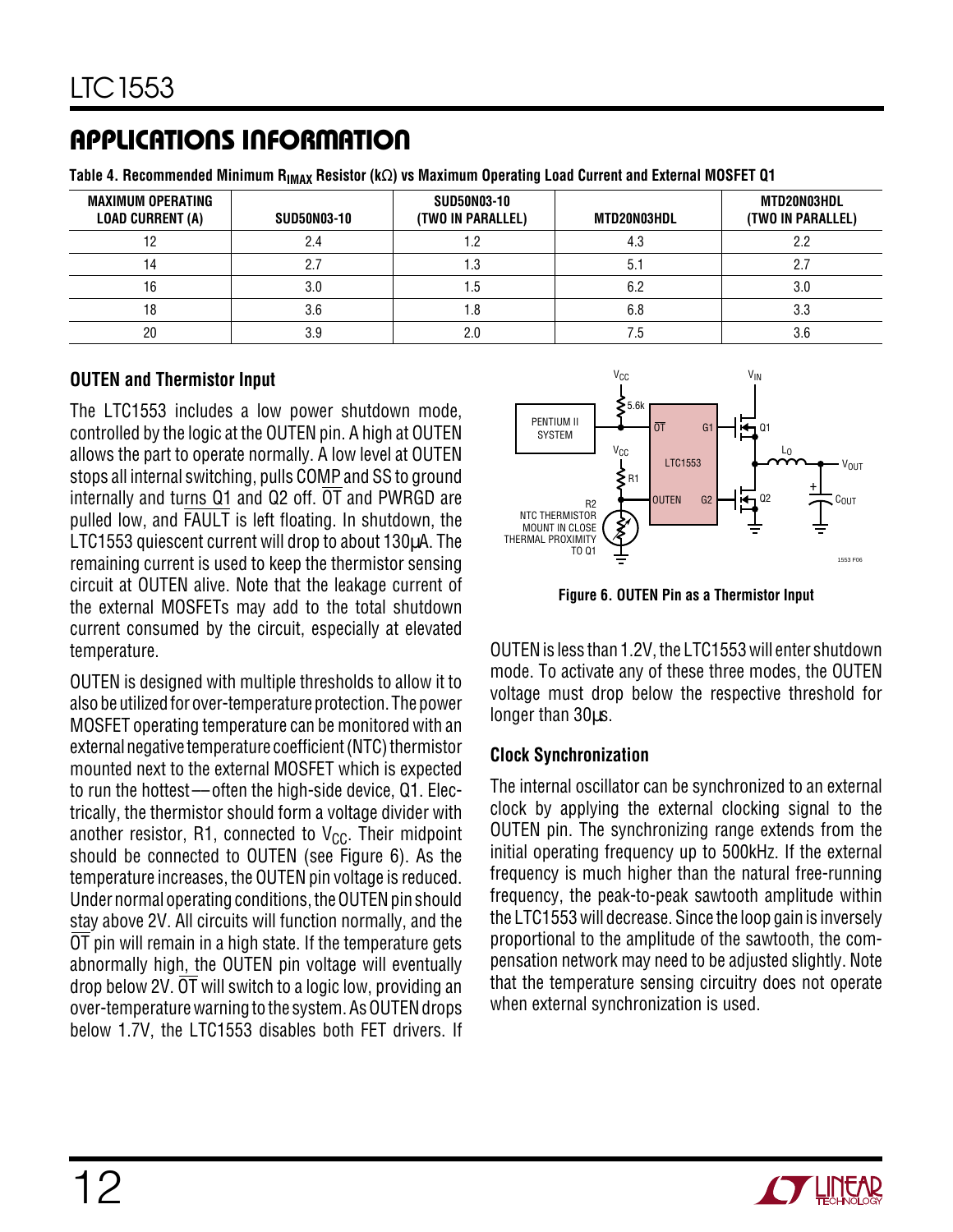#### **MOSFET Gate Drive**

Power for the internal MOSFET drivers is supplied by  $PV_{CC}$ . This supply must be above the input supply voltage by at least one power MOSFET  $V_{GS(ON)}$  for efficient operation. This higher voltage can be supplied with a separate supply, or it can be generated using a simple charge pump as shown in Figure 7. The 84% typical maximum duty cycle ensures sufficient off-time to refresh the charge pump during each cycle. Figure 8 shows a tripling charge pump, which provides additional  $V_{GS}$  overdrive to the external MOSFETs. This circuit can be useful for standard threshold MOSFETs which demand a higher turn-on voltage. An 18V Zener diode (1N5248B) is recommended with tripler charge pump designs to ensure that  $PV_{CC}$  never exceeds the LTC1553's 20V absolute maximum  $PV_{CC}$ voltage. This becomes more critical as  $V_{IN}$  rises. With  $V_{IN}$ = 12V, the doubler circuit of Figure 7 will also exceed the 20V limit. Figure 9 shows an alternate 17V charge pump derived from both the 5V and 12V supplies.

If the OUTEN pin is low, G1 and G2 are both held low to prevent output voltage undershoot. As  $V_{CC}$  and  $PV_{CC}$ power up from a 0V condition, an internal undervoltage lockup circuit prevents G1 and G2 from going high until  $V_{\text{CC}}$  reaches about 3.5V. If  $V_{\text{CC}}$  powers up while PV<sub>CC</sub> is at ground potential, the SS is forced to ground potential internally. SS clamps the COMP pin low and prevents the drivers from turning on. On power-up or recovery from thermal shutdown, the drivers are designed such that G2 is held low until G1 first goes high.

#### **Power MOSFETs**

Two N-channel power MOSFETs are required for most LTC1553 circuits. They should be selected based primarily on threshold and on-resistance considerations. The required MOSFET threshold should be determined based on the available power supply voltages and/or the complexity of the gate driver charge pump scheme. In 5V input designs where a 12V supply is used to power  $PV_{CC}$ , standard MOSFETs with  $R_{DS(ON)}$  specified at  $V_{GS}$  = 5V or 6V can be used with good results. However, logic level devices will improve efficiency. The current drawn from the 12V supply varies with the MOSFETs used and the LTC1553 operating frequency, but is generally less than 50mA.



**Figure 7. Doubling Charge Pump**







Figure 9. 17V Charge Pump for V<sub>IN</sub> = 12V

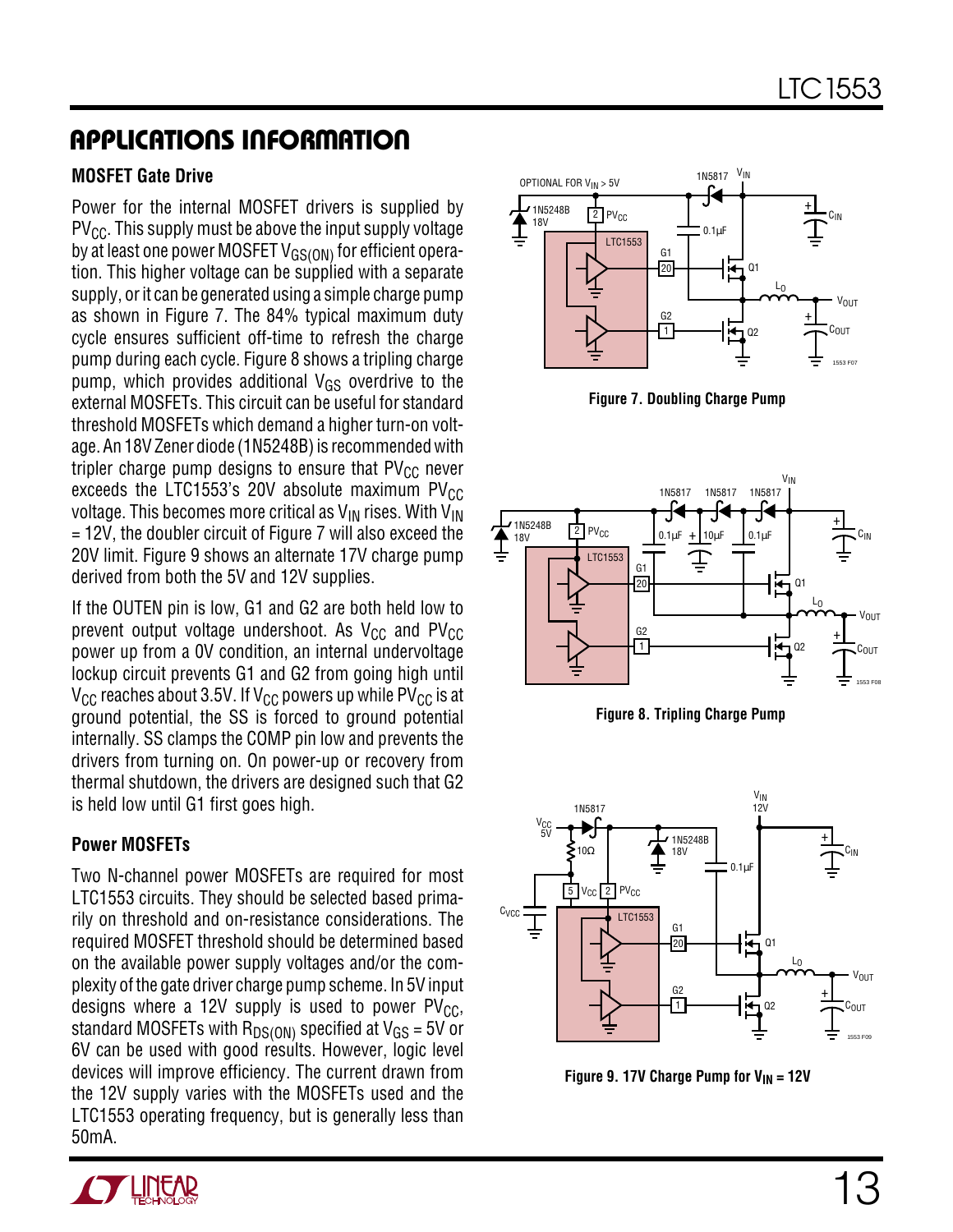The LTC1553 designs that use a 5V  $V_{IN}$  voltage and a doubler charge pump to generate  $PV_{CC}$  will not provide enough drive voltage to fully enhance standard power MOSFETs. Under this condition, the effective MOSFET  $R_{DS(ON)}$  may be quite high, raising the dissipation in the FETs and reducing efficiency. Logic level FETs are a better choice for 5V-only systems as shown in Figure 7 or 12V input systems using the 17V charge pump of Figure 9. They can be fully enhanced with the generated charge pump voltage and will operate at maximum efficiency. Note that doubler charge pump designs running from supplies higher than 5V, and all tripler charge pump designs, should include a Zener clamp diode at  $PV_{CC}$  to prevent transients from exceeding the absolute maximum rating at that pin. See the MOSFET Gate Drive section for more charge pump information.

Once the threshold voltage has been selected,  $R_{DS(ON)}$ should be chosen based on input and output voltage, allowable power dissipation and maximum required output current. In a typical LTC1553 buck converter circuit the average inductor current is equal to the output load current. This current is always flowing through either Q1 or Q2 with the power dissipation split up according to the duty cycle:

$$
DC(Q1) = \frac{V_{OUT}}{V_{IN}}
$$

$$
DC(Q2) = 1 - \frac{V_{OUT}}{V_{IN}} = \frac{(V_{IN} - V_{OUT})}{V_{IN}}
$$

The  $R_{DS(ON)}$  required for a given conduction loss can now be calculated by rearranging the relation  $P = I<sup>2</sup>R$ .

$$
R_{DS(ON)Q1} = \frac{P_{MAX}(Q1)}{[DC(Q1)][I_{MAX})^2} = \frac{(V_{IN})[P_{MAX}(Q1)]}{(V_{OUT})(I_{MAX})^2}
$$

$$
R_{DS(ON)Q2} = \frac{P_{MAX}(Q2)}{[DC(Q2)][I_{MAX})^2} = \frac{(V_{IN})[P_{MAX}(Q2)]}{(V_{IN} - V_{OUT})(I_{MAX})^2}
$$

P<sub>MAX</sub> should be calculated based primarily on required efficiency or allowable thermal dissipation. A typical high efficiency circuit designed for Pentium II with a 5V input and a 2.8V, 11.2A output might allow no more than 4% efficiency loss at full load for each MOSFET. Assuming roughly 90% efficiency at this current level, this gives a P<sub>MAX</sub> value of:

 $[(2.8)(11.2A/0.9)(0.04)] = 1.39W$  per FET

and a required  $R_{DS(ON)}$  of:

$$
R_{DS(ON)Q1} = \frac{(5V)(1.39W)}{(2.8V)(11.2A)^{2}} = 0.019\Omega
$$
  

$$
R_{DS(ON)Q2} = \frac{(5V)(1.39W)}{(5V - 2.8V)(11.2A)^{2}} = 0.025\Omega
$$

Note also that while the required  $R_{DS(ON)}$  values suggest large MOSFETs, the dissipation numbers are only 1.39W per device or less––large TO-220 packages and heat sinks are not necessarily required in high efficiency applications. Siliconix Si4410DY or International Rectifier IRF7413 (both in SO-8) or Siliconix SUD50N03 or Motorola MTD20N03HDL (both in D PAK) are small footprint surface mount devices with R<sub>DS(ON)</sub> values below 0.03 $\Omega$  at 5V of gate drive that work well in LTC1553 circuits. With higher output voltages, the  $R_{DS(ON)}$  of Q1 may need to be significantly lower than that for Q2. These conditions can often be met by paralleling two MOSFETs for Q1 and using a single device for Q2. Note that using a higher  $P_{MAX}$  value in the  $R_{DS(ON)}$  calculations will generally decrease MOSFET cost and circuit efficiency while increasing MOSFET heat sink requirements.

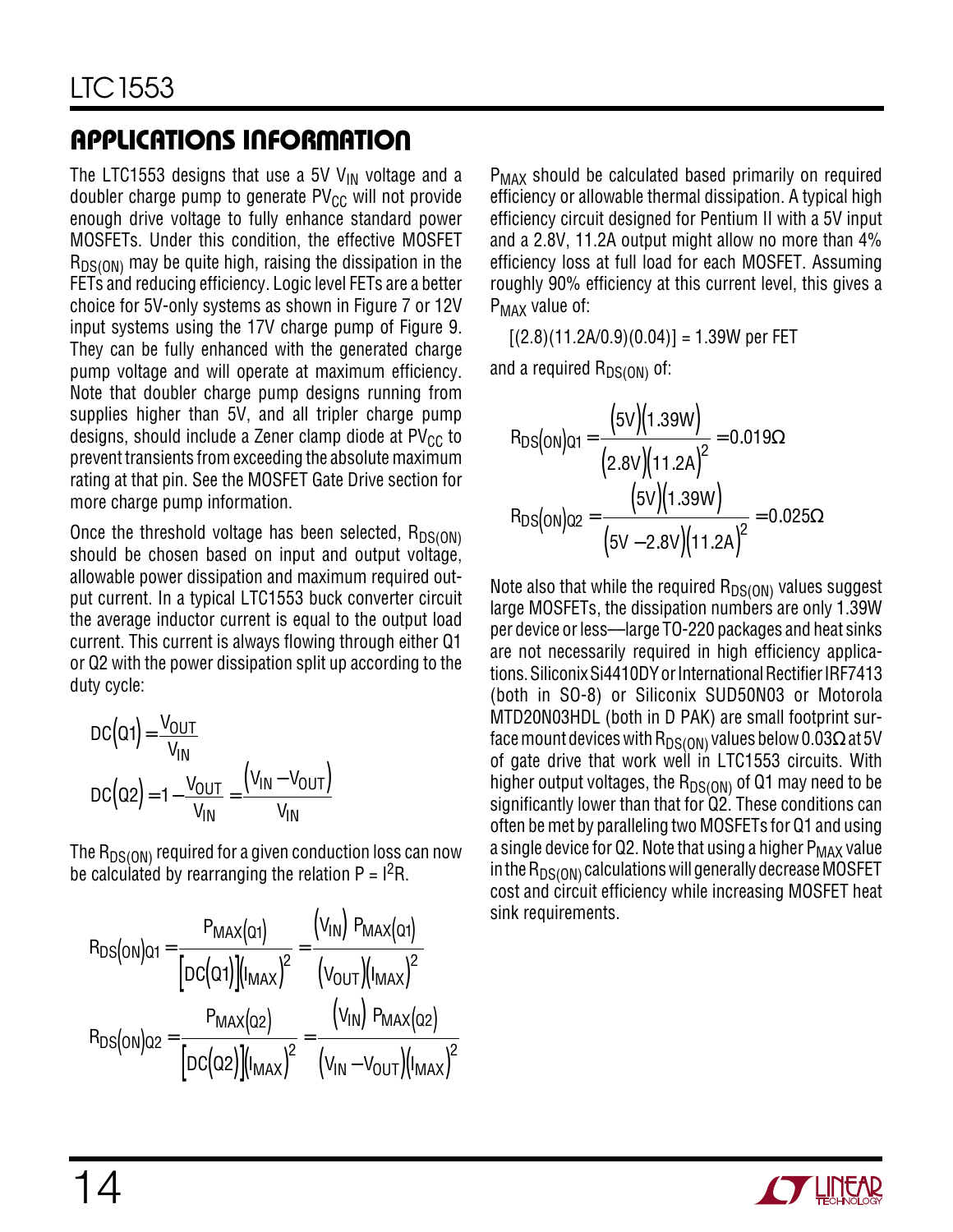**Table 5. Recommended MOSFETs for LTC1553 Applications**

| <b>PARTS</b>                    | $R_{DS(ON)}$<br>AT 25 $\degree$ C (m $\Omega$ ) | <b>RATED CURRENT (A)</b>                              | <b>TYPICAL INPUT</b><br><b>CAPACITANCE</b><br>$CISS$ (pF) | $\theta_{\text{JC}}$ (°C/W) | $T_{JMAX}$ (°C) |
|---------------------------------|-------------------------------------------------|-------------------------------------------------------|-----------------------------------------------------------|-----------------------------|-----------------|
| Siliconix SUD50N03-10<br>T0-252 | 19                                              | 15 at 25 $\mathrm{^{\circ}C}$<br>10 at $75^{\circ}$ C | 3200                                                      | 1.8                         | 175             |
| Siliconix Si4410DY<br>$SO-8$    | 20                                              | 10 at 25 $\degree$ C<br>8 at 75 °C                    | 2700                                                      |                             | 150             |
| Motorola MTD20N03HDL<br>D PAK   | 35                                              | 20 at $25^{\circ}$ C<br>16 at 100°C                   | 880                                                       | 1.67                        | 150             |
| SGS-Thomson STD20N03L<br>D PAK  | 23                                              | 20 at $25^{\circ}$ C<br>14 at 100°C                   | 2300                                                      | 2.5                         | 175             |
| Motorola MTB75N03HDL<br>DD PAK  | 7.5                                             | 75 at 25°C<br>59 at 100 °C                            | 4025                                                      | 1.0                         | 150             |
| IRF IRL3103S<br>DD PAK          | 14                                              | 56 at 25 °C<br>40 at 100 °C                           | 1600                                                      | 1.8                         | 175             |
| IRF IRLZ44<br>T0-220            | 28                                              | 50 at 25 $\degree$ C<br>36 at 100 °C                  | 3300                                                      | 1.0                         | 175             |
| Fuji 2SK1388<br>T0-220          | 37                                              | 35 at 25 °C                                           | 1750                                                      | 2.08                        | 150             |

**Note:** Please refer to the manufacturer's data sheet for testing conditions and detail information.

#### **Inductor Selection**

The inductor is often the largest component in the LTC1553 design and should be chosen carefully. Inductor value and type should be chosen based on output slew rate requirements, output ripple requirements and expected peak current. Inductor value is primarily controlled by the required current slew rate. The maximum rate of rise of current in the inductor is set by its value, the input-tooutput voltage differential and the maximum duty cycle of the LTC1553. In a typical 5V input, 2.8V output application, the maximum current slew rate will be:

$$
DC_{MAX} \frac{(V_{IN} - V_{OUT})}{L} = \frac{1.83}{L} \frac{A}{\mu s}
$$

where L is the inductor value in  $\mu$ H. With proper frequency compensation, the combination of the inductor and output capacitor will determine the transient recovery time. In general, a smaller value inductor will improve transient response at the expense of increased output ripple voltage and inductor core saturation rating. A 2µH inductor would have a 0.9A/us rise time in this application, resulting in a 5.5µs delay in responding to a 5A load current step. During

this 5.5µs, the difference between the inductor current and the output current must be made up by the output capacitor, causing a temporary voltage droop at the output. To minimize this effect, the inductor value should usually be in the 1µH to 5µH range for most typical 5V input LTC1553 circuits. To optimize performance, different combinations of input and output voltages and expected loads may require different inductor values.

Once the required value is known, the inductor core type can be chosen based on peak current and efficiency requirements. Peak current in the inductor will be equal to the maximum output load current plus half of the peak-topeak inductor ripple current. Ripple current is set by the inductor value, the input and output voltage and the operating frequency. The ripple current is approximately equal to:

$$
I_{RIPPLE} = \frac{(V_{IN} - V_{OUT})(V_{OUT})}{(f_{OSC})(L_0)(V_{IN})}
$$

 $f_{\text{OSC}}$  = LTC1553 oscillator frequency = 300kHz  $L_0$  = Inductor value

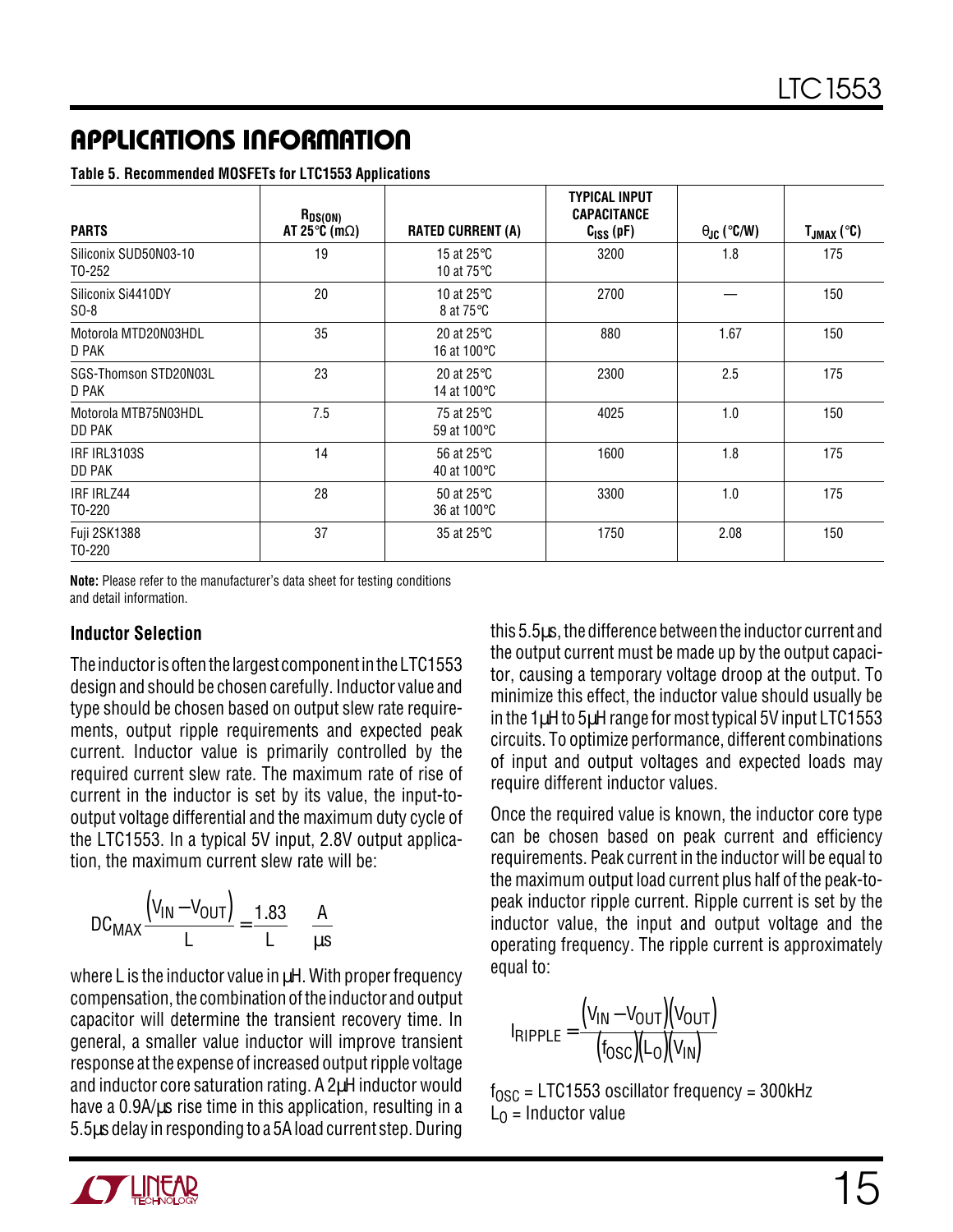Solving this equation with our typical 5V to 2.8V application with a 2µH inductor, we get:

$$
\frac{\big(2.2\big)\!\!\big(0.56\big)}{\big(300\text{kHz}\big)\!\!\big(2\mu\text{H}\big)}\!=\!2A_{\text{P-P}}
$$

Peak inductor current at 11.2A load:

$$
11.2A + \frac{2A}{2} = 12.2A
$$

The ripple current should generally be between 10% and 40% of the output current. The inductor must be able to withstand this peak current without saturating, and the copper resistance in the winding should be kept as low as possible to minimize resistive power loss. Note that in circuits not employing the current limit function, the current in the inductor may rise above this maximum under short circuit or fault conditions; the inductor should be sized accordingly to withstand this additional current. Inductors with gradual saturation characteristics are often the best choice.

#### **Input and Output Capacitors**

A typical LTC1553 design puts significant demands on both the input and the output capacitors. During constant load operation, a buck converter like the LTC1553 draws square waves of current from the input supply at the switching frequency. The peak current value is equal to the output load current plus 1/2 peak-to-peak ripple current, and the minimum value is zero. Most of this current is supplied by the input bypass capacitor. The resulting RMS current flow in the input capacitor will heat it up, causing premature capacitor failure in extreme cases. Maximum RMS current occurs with 50% PWM duty cycle, giving an RMS current value equal to  $I_{\text{OIII}}/2$ . A low ESR input capacitor with an adequate ripple current rating must be used to ensure reliable operation.

Note that capacitor manufacturers' ripple current ratings are often based on only 2000 hours (three months) lifetime at rated temperature. Further derating of the input capacitor ripple current beyond the manufacturer's specification is recommended to extend the useful life of the circuit. Lower operating temperature will have the largest effect on capacitor longevity.

The output capacitor in a buck converter sees much less ripple current under steady-state conditions than the input capacitor. Peak-to-peak current is equal to that in the inductor, usually 10% to 40% of the total load current. Output capacitor duty places a premium not on power dissipation but on ESR. During an output load transient, the output capacitor must supply all of the additional load current demanded by the load until the LTC1553 can adjust the inductor current to the new value. Output capacitor ESR results in a step in the output voltage equal to the ESR value multiplied by the change in load current. An 11A load step with a 0.05 $\Omega$  ESR output capacitor will result in a 550mV output voltage shift; this is 19.6% of the output voltage for a 2.8V supply! Because of the strong relationship between output capacitor ESR and output load transient response, the output capacitor is usually chosen for ESR, not for capacitance value; a capacitor with suitable ESR will usually have a larger capacitance value than is needed for energy storage.

Electrolytic capacitors rated for use in switching power supplies with specified ripple current ratings and ESR can be used effectively in LTC1553 applications. OS-CON electrolytic capacitors from SANYO and other manufacturers give excellent performance and have a very high performance/size ratio for electrolytic capacitors. Surface mount applications can use either electrolytic or dry tantalum capacitors. Tantalum capacitors must be surge tested and specified for use in switching power supplies. Low cost, generic tantalums are known to have very short lives followed by explosive deaths in switching power supply applications. AVX TPS series surface mount devices are popular surge tested tantalum capacitors that work well in LTC1553 applications.

A common way to lower ESR and raise ripple current capability is to parallel several capacitors. A typical LTC1553

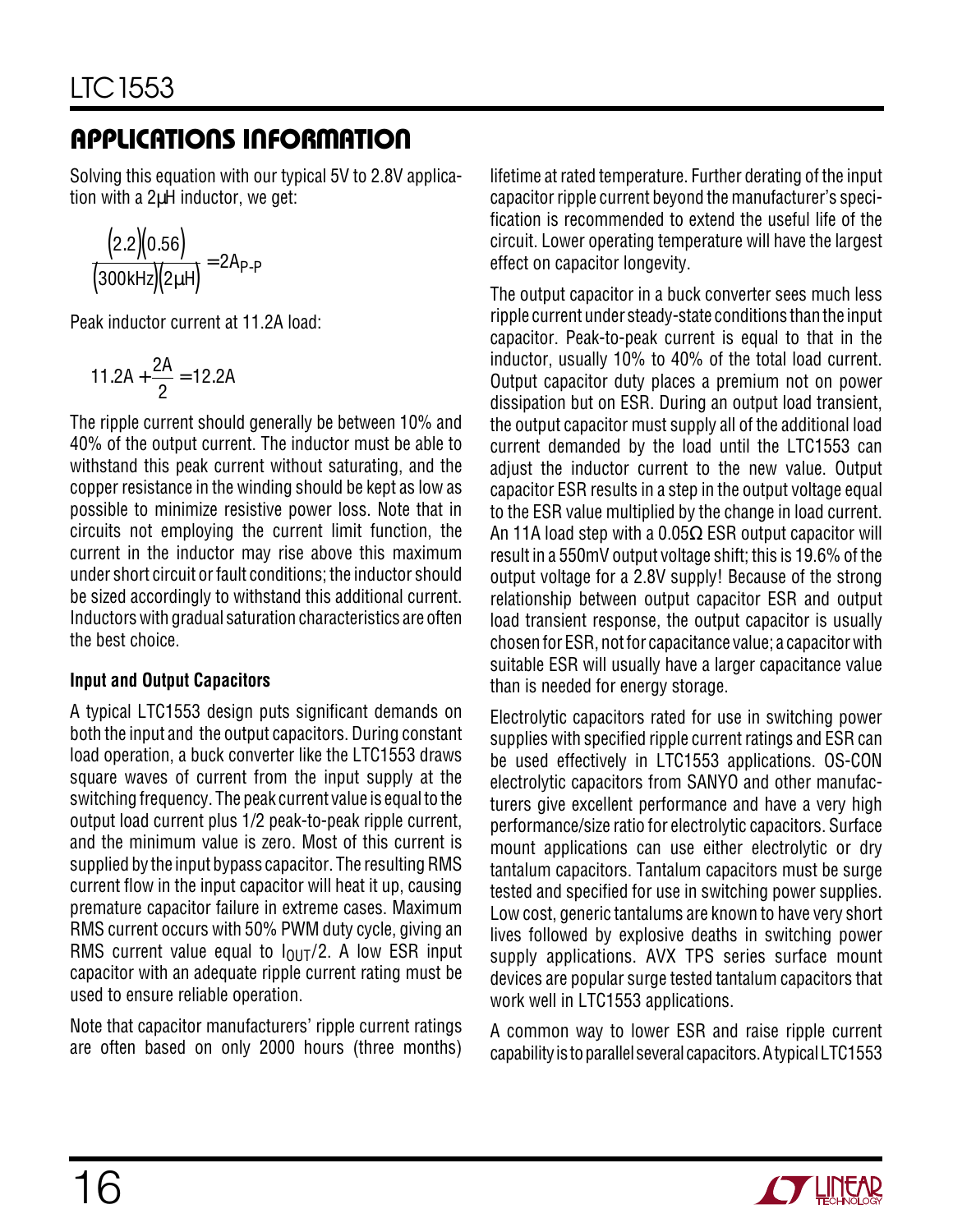application might exhibit 5A input ripple current. SANYO OS-CON part number 10SA220M (220µF/10V) capacitors feature 2.3A allowable ripple current at 85°C; three in parallel at the input (to withstand the input ripple current) will meet the above requirements. Similarly, AVX TPSE337M006R0100 (330µF/6V) have a rated maximum ESR of 0.1 $\Omega$ ; seven in parallel will lower the net output capacitor ESR to 0.014 $\Omega$ . For low cost application, SANYO MV-GX series of capacitors can be used with acceptable performance.

#### **Feedback Loop Compensation**

The LTC1553 voltage feedback loop is compensated at the COMP pin, attached to the output node of the internal  $g_m$ error amplifier. The feedback loop can generally be compensated properly with an RC + C network from COMP to GND as shown in Figure 10a.

Loop stability is affected by the values of the inductor, output capacitor, output capacitor ESR, error amplifier transconductance and error amplifier compensation network. The inductor and the output capacitor creates a double pole at the frequency:

$$
f_{LC} = \frac{1}{2\pi\sqrt{(L_0)(C_{OUT})}}
$$

The ESR of the output capacitor forms a zero at the frequency:

$$
f_{ESR} = \frac{1}{2\pi(ESR)(C_{OUT})}
$$

The compensation network at the error amplifier output is to provide enough phase margin at the 0dB crossover frequency for the overall closed-loop transfer function. The zero and pole from the compensation network are:

$$
f_Z = \frac{1}{2\pi(R_C)(C_C)}
$$
 and  $f_P = \frac{1}{2\pi(R_C)(C_1)}$  respectively.

Figure 10b shows the Bode plot of the overall transfer function.

The compensation value used in this design is based on the following criteria:  $f_{SW} = 12f_{CO}$ ,  $f_Z = f_{LC}$  and  $f_P = 5f_{CO}$ . At the closed-loop frequency  $f_{\text{CO}}$ , the attenuation due the LC filter and the input resistor divider is compensated by the gain of the PWM modulator and the gain of the error amplifier  $(g_{mERR})(R_C)$ . Although a mathematical approach to frequency compensation can be used, the added



**Figure 10a. Compensation Pin Hook-Up**



**Figure 10b. Bode Plot of the LTC1553 Overall Transfer Function**

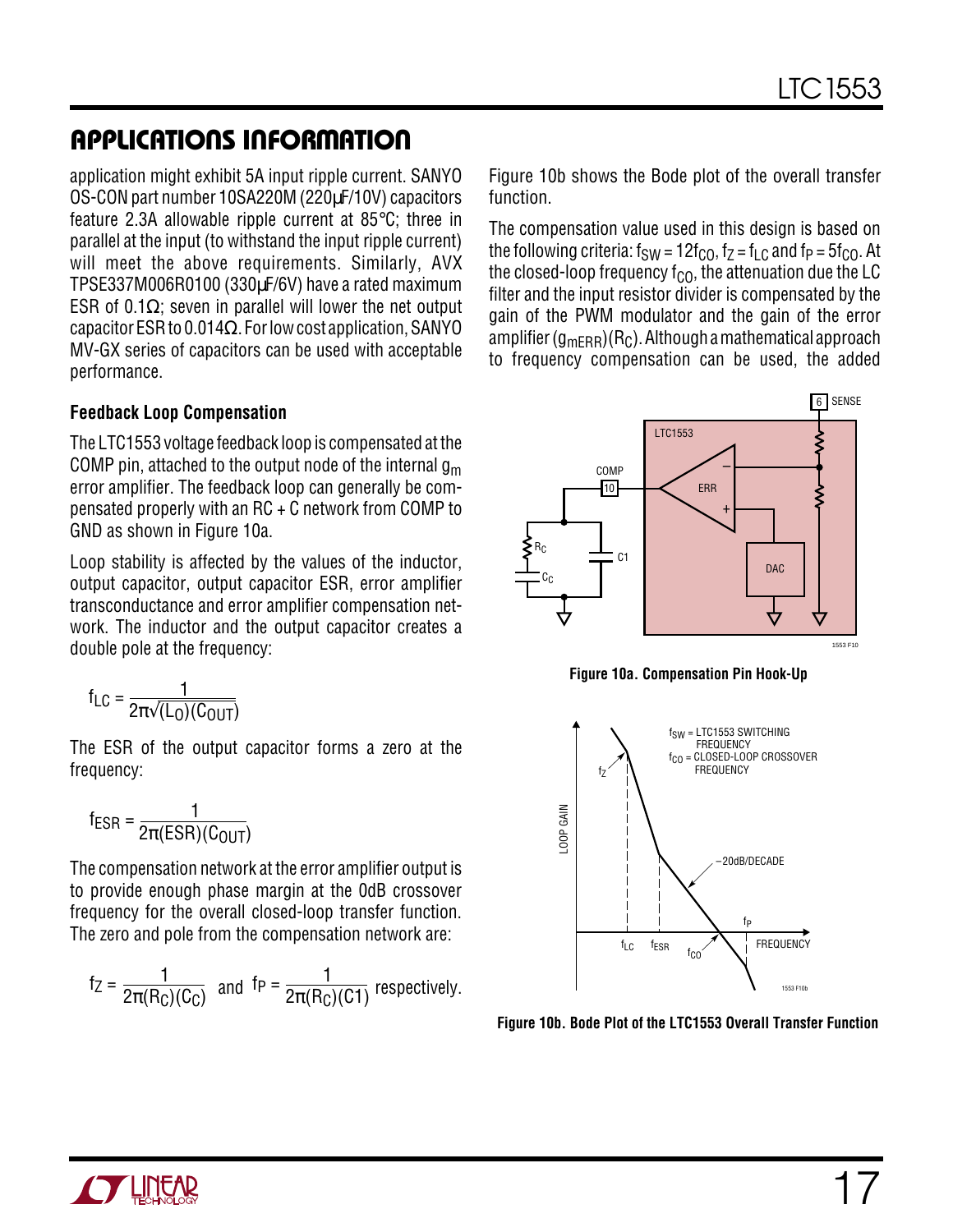complication of input and/or output filters, unknown capacitor ESR, and gross operating point changes with input voltage, load current variations, all suggest a more practical empirical method. This can be done by injecting a transient current at the load and using an RC network box to iterate toward the final compensation values, or by obtaining the optimum loop response using a network analyzer to find the actual loop poles and zeros.

**Table 6. Suggested Compensation Network for 5V Input Application Using Multiple Paralleled 330**µ**F AVX TPS Output Capacitors**

| $L_0$ ( $\mu$ H) | $C_0$ ( $\mu$ F) | $R_C$ (k $\Omega$ ) | $C_C(\mu F)$ | C1(pF) |
|------------------|------------------|---------------------|--------------|--------|
|                  | 990              | 1.8                 | 0.022        | 680    |
|                  | 1980             | 3.6                 | 0.01         | 330    |
|                  | 4950             | 9.1                 | 0.01         | 120    |
| 2.7              | 990              | 5.1                 | 0.01         | 220    |
| 2.7              | 1980             | 10                  | 0.01         | 120    |
| 2.7              | 4950             | 24                  | 0.0047       | 47     |
| 5.6              | 990              | 10                  | 0.01         | 120    |
| 5.6              | 1980             | 20                  | 0.0047       | 56     |
| 5.6              | 4950             | 51                  | 0.0036       | 22     |

**Table 7. Suggested Compensation Network for 12V Input Application Using Multiple Paralleled 330**µ**F AVX TPS Output Capacitors**

| $L_0$ ( $\mu$ H) | $C_0$ ( $\mu$ F) | $R_C$ (k $\Omega$ ) | $C_C(\mu F)$ | C1(pF) |
|------------------|------------------|---------------------|--------------|--------|
|                  | 990              | 0.82                | 0.047        | 1500   |
|                  | 1980             | 1.5                 | 0.033        | 820    |
|                  | 4950             | 3.9                 | 0.022        | 330    |
| 2.7              | 990              | 2.2                 | 0.033        | 560    |
| 2.7              | 1980             | 4.3                 | 0.022        | 270    |
| 2.7              | 4950             | 10                  | 0.01         | 120    |
| 5.6              | 990              | 4.3                 | 0.022        | 270    |
| 5.6              | 1980             | 8.2                 | 0.010        | 150    |
| 5.6              | 4950             | 22                  | 0.010        | 56     |

Tables 6 and 7 show the suggested compensation components for 5V and 12V input applications based on the inductor and output capacitor values. The values were calculated using multiple paralleled 330µF AVX TPS series surface mount tantalum capacitors as the output capacitor. The optimum component values might deviate from

the suggested values slightly because of board layout and operating condition differences.

An alternate output capacitor is the Sanyo MV-GX series. Using multiple parallel 1500µF Sanyo MV-GX capacitors for the output capacitor, Table 8 shows the suggested compensation component value for a 5V input application based on the inductor and output capacitor values.

| <b>Output Capacitors</b> |  | Table 8. Suggested Compensation Network for 5V Input<br>Application Using Multiple Paralleled 1500µF SANYO MV-GX |  |
|--------------------------|--|------------------------------------------------------------------------------------------------------------------|--|
|                          |  |                                                                                                                  |  |

| $L_0$ ( $\mu$ H) | $C_0$ ( $\mu$ F) | $R_C$ (k $\Omega$ ) | $C_C(\mu F)$ | C1(pF) |
|------------------|------------------|---------------------|--------------|--------|
|                  | 4500             | 4.3                 | 0.022        | 270    |
| 1                | 6000             | 5.6                 | 0.0047       | 220    |
| 1                | 9000             | 8.2                 | 0.01         | 150    |
| 2.7              | 4500             | 11                  | 0.01         | 100    |
| 2.7              | 6000             | 15                  | 0.01         | 82     |
| 2.7              | 9000             | 22                  | 0.01         | 56     |
| 5.6              | 4500             | 24                  | 0.01         | 56     |
| 5.6              | 6000             | 30                  | 0.0047       | 39     |
| 5.6              | 9000             | 47                  | 0.0047       | 27     |

#### **VID0 to VID4, PWRGD and FAULT**

The digital inputs (VID0 to VID4) program the internal DAC which in turn controls the output voltage. These digital input controls are intended to be static and are not designed for high speed switching. Forcing  $V_{\text{OUT}}$  to step from a high to a low voltage by changing the  $VID<sub>n</sub>$  pins quickly can cause FAULT to trip.

Figure 11 shows the relationship between the  $V_{OUT}$  voltage, PWRGD and FAULT. To prevent PWRGD from interrupting the CPU unnecessarily, the LTC1553 has a built-in t<sub>PWRBAD</sub> delay to prevent noise at the SENSE pin from toggling PWRGD. The internal time delay is designed to take about 500µs for PWRGD to go low and 1ms for it to recover. Once PWRGD goes low, the internal circuitry watches for the output voltage to exceed 115% of the rated voltage. If this happens, FAULT will be triggered. Once FAULT is triggered, G1 and G2 will be forced low immediately and the LTC1553 will remain in this state until  $V_{CC}$ power supply is recycled or OUTEN is toggled.

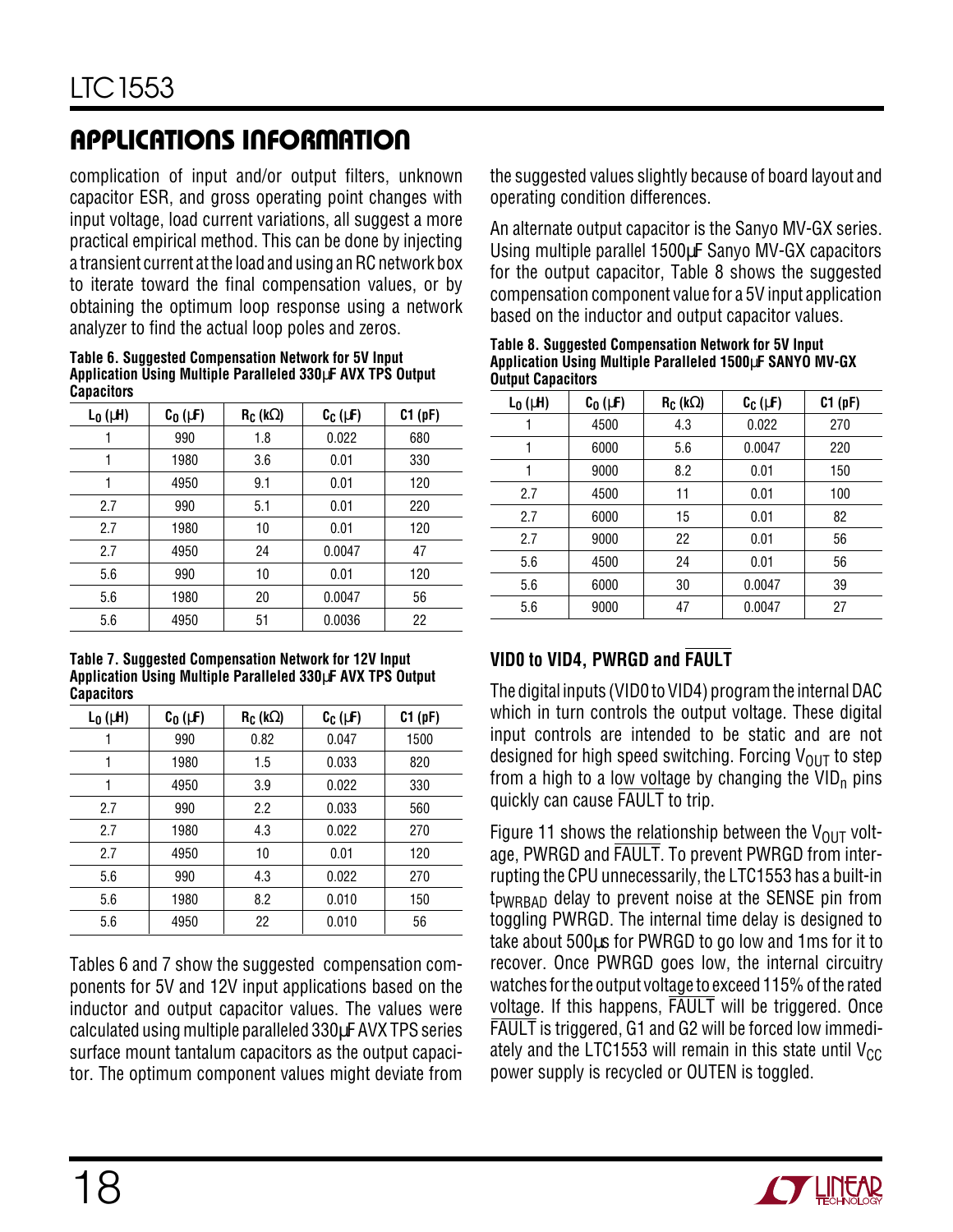

**Figure 11. PWRGD and FAULT**

#### **LAYOUT CONSIDERATIONS**

When laying out the printed circuit board, the following checklist should be used to ensure proper operation of the LTC1553. These items are also illustrated graphically in the layout diagram of Figure 12. The thicker lines show the high current paths. Note that at 10A current levels or above, current density in the PC board itself is a serious concern. Traces carrying high current should be as wide as possible. For example, a PCB fabricated with 2oz copper requires a minimum trace width of 0.15" to carry 10A.

- 1. In general, layout should begin with the location of the power devices. Be sure to orient the power circuitry so that a clean power flow path is achieved. Conductor widths should be maximized and lengths minimized. After you are satisfied with the power path, the control circuitry should be laid out. It is much easier to find routes for the relatively small traces in the control circuits than it is to find circuitous routes for high current paths.
- 2. The GND and SGND pins should be shorted right at the LTC1553. This helps to minimize internal ground

disturbances in the LTC1553 and prevents differences in ground potential from disrupting internal circuit operation. This connection should then tie into the ground plane at a single point, preferably at a fairly quiet point in the circuit such as close to the output capacitors. This is not always practical, however, due to physical constraints. Another reasonably good point to make this connection is between the output capacitors and the source connection of the low side FET Q2. Do not tie this single point ground in the trace run between the low side FET source and the input capacitor ground, as this area of the ground plane will be very noisy.

- 3. The small signal resistors and capacitors for frequency compensation and soft start should be located very close to their respective pins and the ground ends connected to the signal ground pin through a separate trace. Do not connect these parts to the ground plane!
- 4. The  $V_{CC}$  and PV<sub>CC</sub> decoupling capacitors should be as close to the LTC1553 as possible. The 10µF bypass capacitors shown at  $V_{CC}$  and PV<sub>CC</sub> will help provide optimum regulation performance.
- 5. The  $(+)$  plate of C<sub>IN</sub> should be connected as close as possible to the drain of the upper MOSFET. An additional  $1 \mu$ F ceramic capacitor between  $V_{IN}$  and power ground is recommended.
- 6. The SENSE pin is very sensitive to pickup from the switching node. Care should be taken to isolate SENSE from possible capacitive coupling to the inductor switching signal. A 0.1µF is required between the SENSE pin and the SGND pin next to the LTC1553.
- 7. OUTEN is a high impedance input and should be externally pulled up to a logic HIGH for normal operation.
- 8. Kelvin sense  $I_{MAX}$  and  $I_{FB}$  at Q1 drain and source pins.

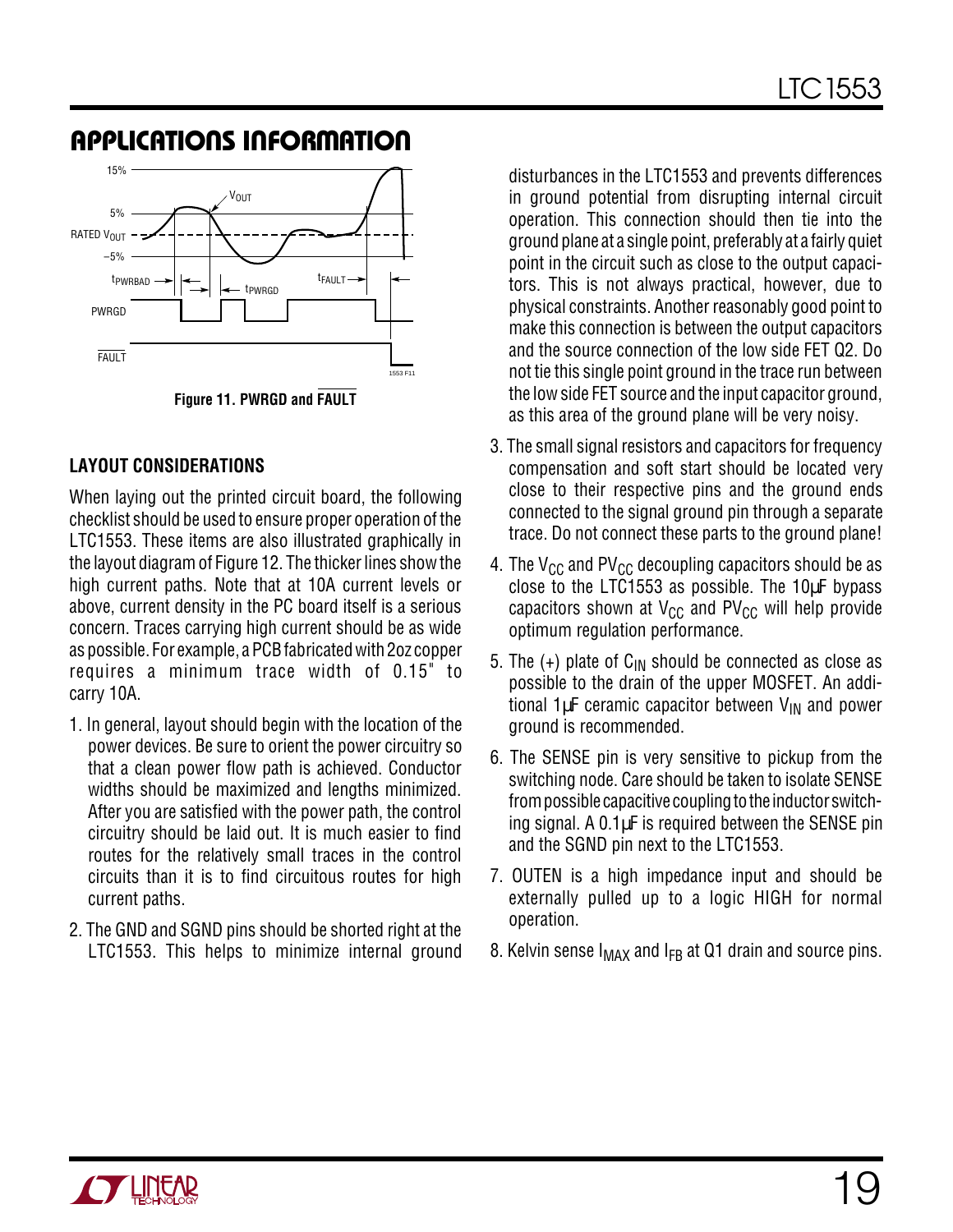

**Figure 12. LTC1553 Layout Diagram**

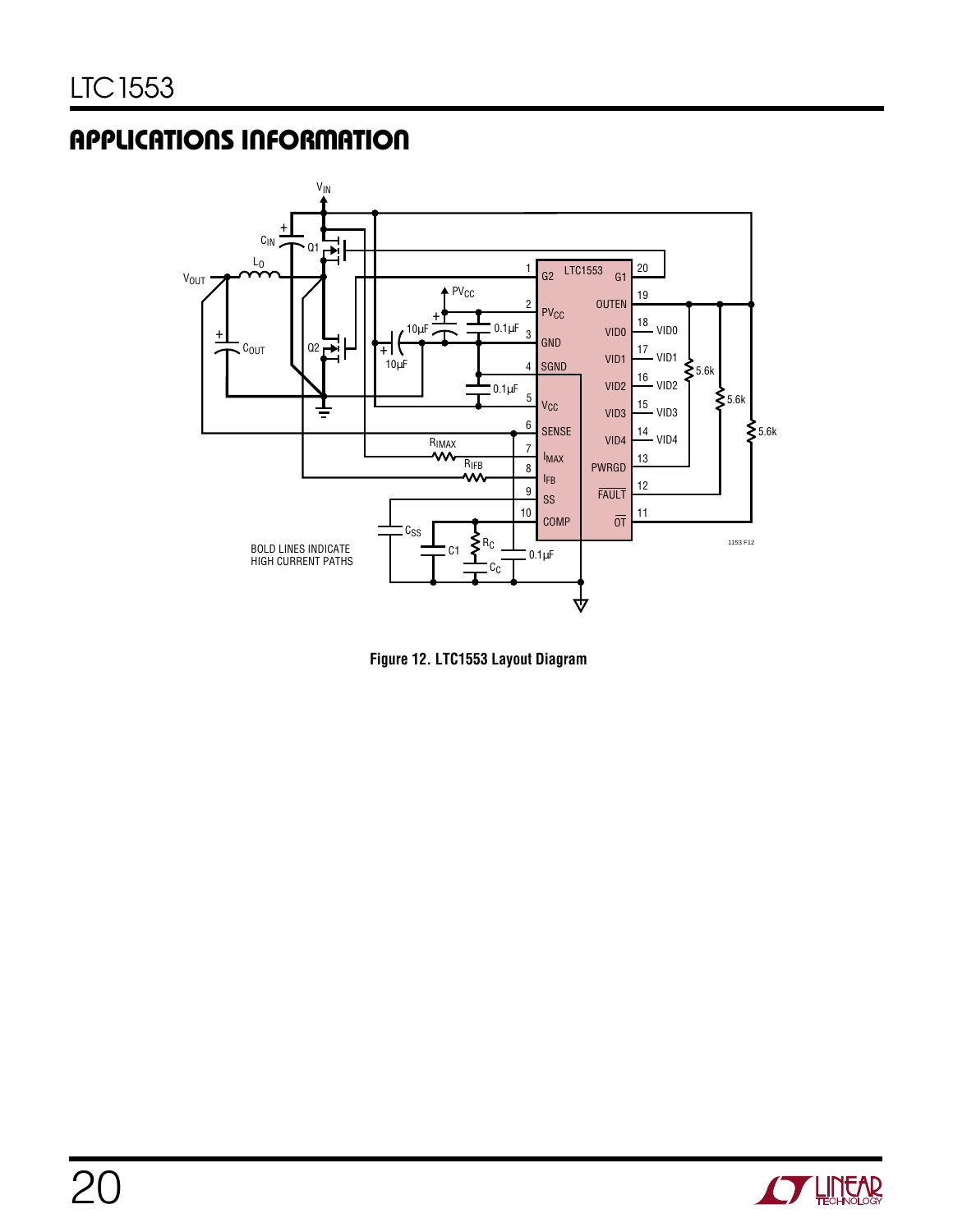### **APPLICATIONS INFORMATION**



**Figure 13. Single Supply LTC1553 5V to 1.8V-3.5V Application with Thermal Monitor**

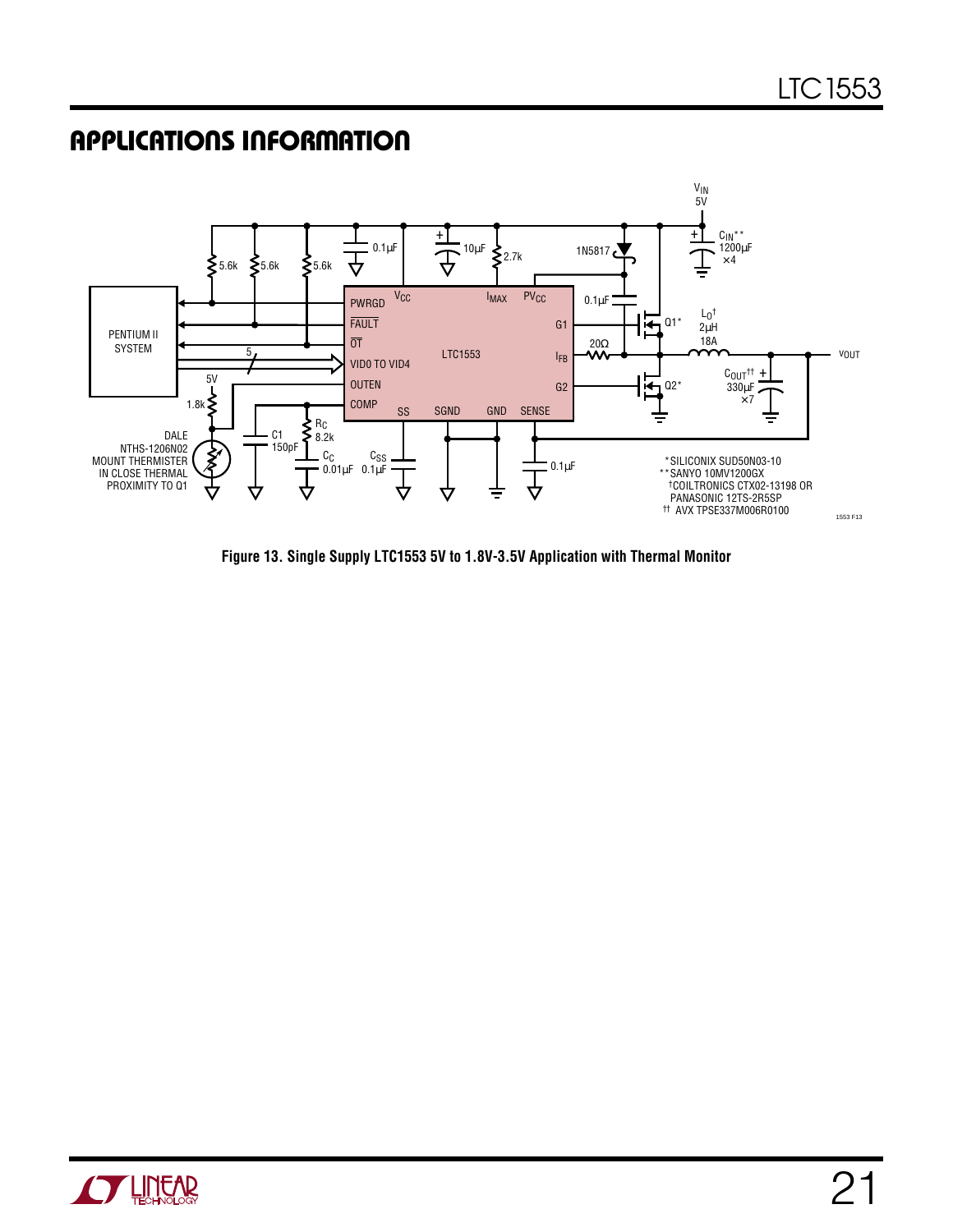### **PACKAGE DESCRIPTION U Dimension in inches (millimeters) unless otherwise noted.**

**G Package 20-Lead Plastic SSOP (0.209)** (LTC DWG # 05-08-1640)



SHALL NOT EXCEED 0.006" (0.152mm) PER SIDE DIMENSIONS DO NOT INCLUDE INTERLEAD FLASH. INTERLEAD FLASH SHALL NOT EXCEED 0.010" (0.254mm) PER SIDE \*\*

(0.55 – 0.95)

 $0.205 - 0.212**$  $(5.20 - 5.38)$ 

0.005 – 0.009  $(0.13 - 0.22)$ 

 $\ddagger$ 

G20 SSOP 0595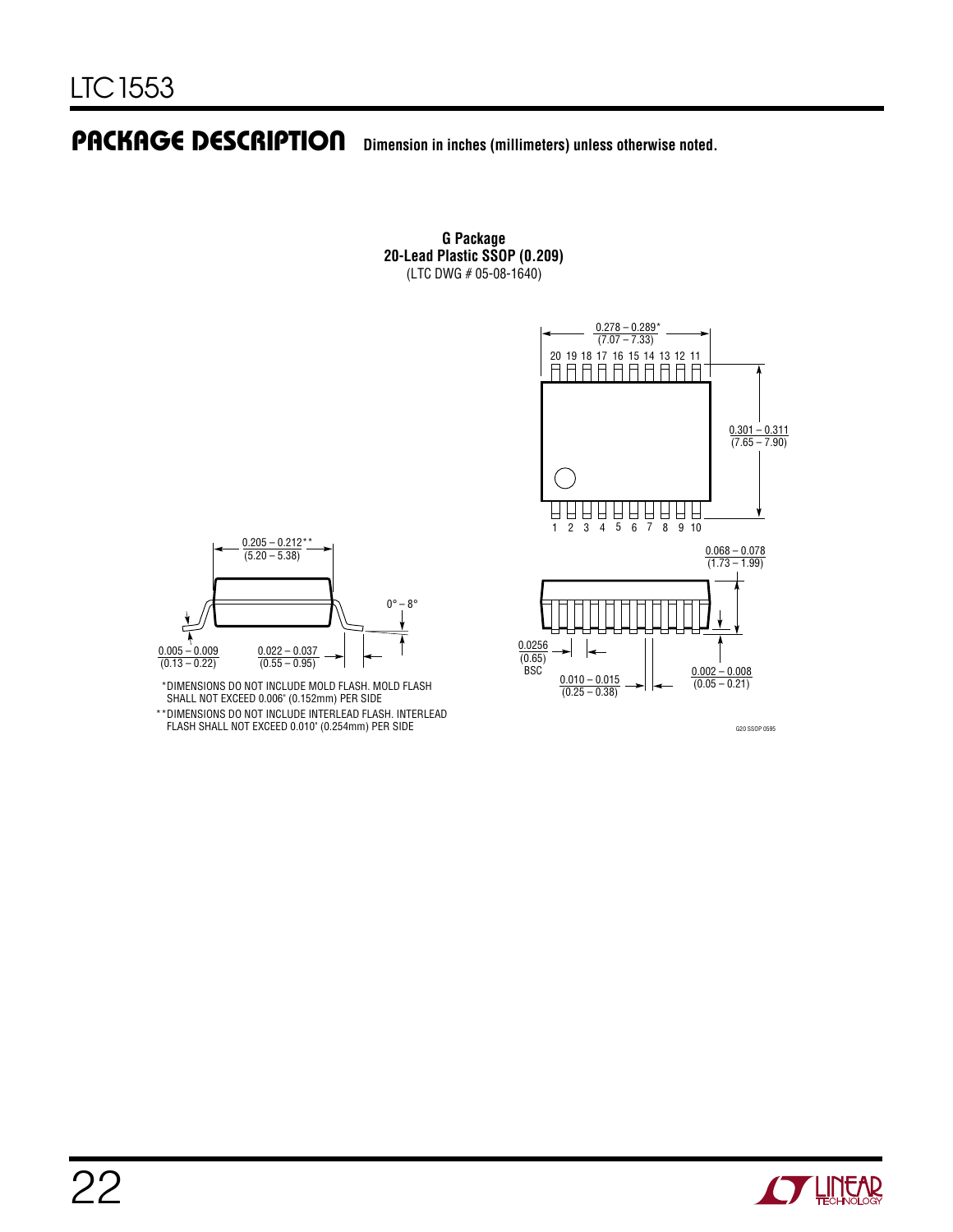### **PACKAGE DESCRIPTION U Dimension in inches (millimeters) unless otherwise noted.**



(LTC DWG # 05-08-1620)

**SW Package 20-Lead Plastic Small Outline (Wide 0.300)**

NOTE:

1. PIN 1 IDENT, NOTCH ON TOP AND CAVITIES ON THE BOTTOM OF PACKAGES ARE THE MANUFACTURING OPTIONS. THE PART MAY BE SUPPLIED WITH OR WITHOUT ANY OF THE OPTIONS

\*DIMENSION DOES NOT INCLUDE MOLD FLASH. MOLD FLASH SHALL NOT EXCEED 0.006" (0.152mm) PER SIDE

\*\*DIMENSION DOES NOT INCLUDE INTERLEAD FLASH. INTERLEAD FLASH SHALL NOT EXCEED 0.010" (0.254mm) PER SIDE

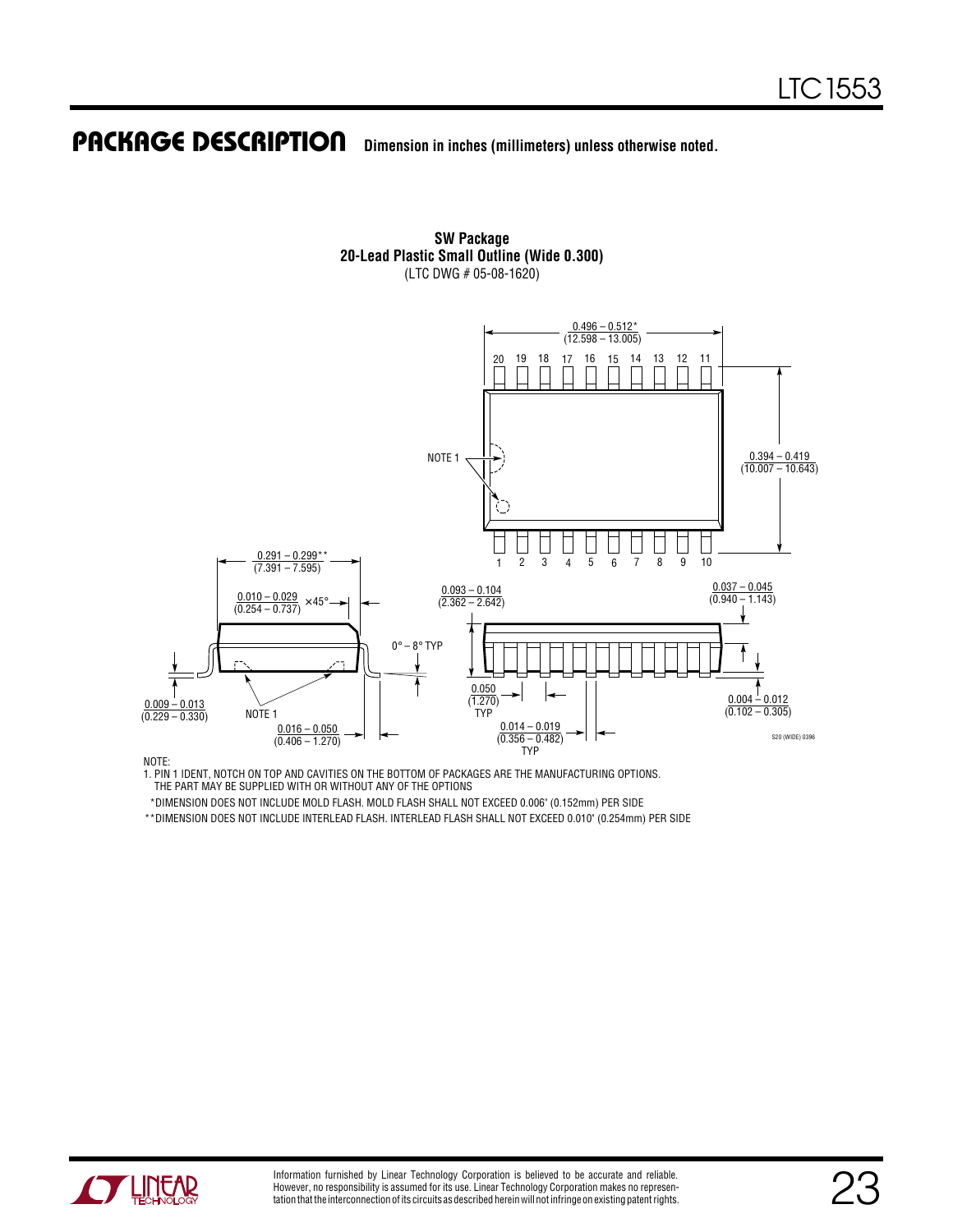# **TYPICAL APPLICATION U**



**Figure 14. External Clock Synchronized 12V to 1.8V-3.5V Application**

### **RELATED PARTS**

| <b>PART NUMBER</b> | <b>DESCRIPTION</b>                                                                 | <b>COMMENTS</b>                                                   |  |
|--------------------|------------------------------------------------------------------------------------|-------------------------------------------------------------------|--|
| LTC1142            | Current Mode Dual Step-Down Switching Regulator Controller                         | Dual Version of LTC1148                                           |  |
| LTC1148            | Current Mode Step-Down Switching Regulator Controller                              | Synchronous, $V_{IN} \leq 20V$                                    |  |
| LTC1149            | Current Mode Step-Down Switching Regulator Controller                              | Synchronous, $V_{IN} \leq 48V$ , for Standard Threshold FETs      |  |
| LTC1159            | Current Mode Step-Down Switching Regulator Controller                              | Synchronous, $V_{IN} \leq 40V$ , for Logic Threshold FETs         |  |
| LTC1266            | Current Mode Step-Up/Down Switching Regulator Controller                           | Synchronous N- or P-Channel FETs, Comparator/Low-Battery Detector |  |
| LTC1430            | High Power Step-Down Switching Regulator Controller                                | Synchronous N-Channel FETs, Voltage Mode                          |  |
| LTC1435            | High Efficiency Low Noise Synchronous Step-Down<br><b>Switching Regulator</b>      | Drive Synchronous N-Channel, $V_{IN} \leq 36V$                    |  |
| LTC1438            | Dual High Efficiency Low Noise Synchronous Step-Down<br><b>Switching Regulator</b> | Dual LTC1435 with Power-On Reset                                  |  |